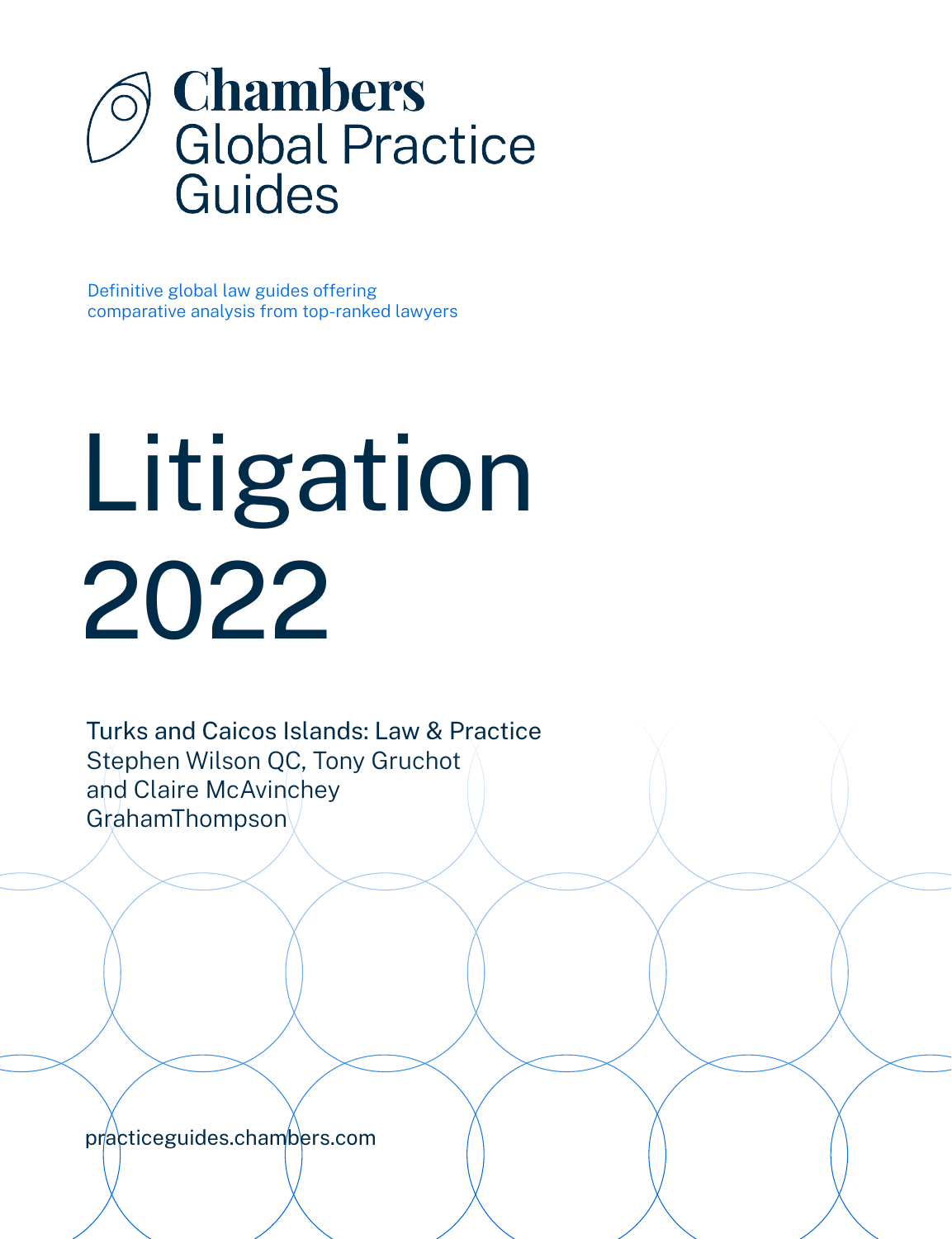## TURKS AND CAICOS ISLANDS

## Law and Practice

*Contributed by: Stephen Wilson QC, Tony Gruchot and Claire McAvinchey GrahamThompso[n see p.30](#page-29-0)*



### **CONTENTS**

|     | 1. General                                               | p.4  |
|-----|----------------------------------------------------------|------|
| 1.1 | General Characteristics of the Legal System              | p.4  |
| 1.2 | <b>Court System</b>                                      | p.4  |
| 1.3 | Court Filings and Proceedings                            | p.5  |
| 1.4 | Legal Representation in Court                            | p.5  |
|     | 2. Litigation Funding                                    | p.6  |
| 2.1 | Third-Party Litigation Funding                           | p.6  |
| 2.2 | Third-Party Funding: Lawsuits                            | p.6  |
| 2.3 | Third-Party Funding for Plaintiff and Defendant          | p.6  |
| 2.4 | Minimum and Maximum Amounts of Third-<br>Party Funding   | p.6  |
| 2.5 | Types of Costs Considered under Third-Party<br>Funding   | p.6  |
| 2.6 | <b>Contingency Fees</b>                                  | p.6  |
| 2.7 | Time Limit for Obtaining Third-Party Funding             | p.7  |
|     | 3. Initiating a Lawsuit                                  | p.7  |
| 3.1 | Rules on Pre-action Conduct                              | p.7  |
| 3.2 | <b>Statutes of Limitations</b>                           | p.7  |
| 3.3 | Jurisdictional Requirements for a Defendant              | p.8  |
| 3.4 | <b>Initial Complaint</b>                                 | p.9  |
| 3.5 | <b>Rules of Service</b>                                  | p.9  |
| 3.6 | Failure to Respond                                       | p.9  |
| 3.7 | Representative or Collective Actions                     | p.10 |
| 3.8 | Requirements for Cost Estimate                           | p.10 |
|     | 4. Pre-trial Proceedings                                 | p.10 |
| 4.1 | <b>Interim Applications/Motions</b>                      | p.10 |
| 4.2 | Early Judgment Applications                              | p.10 |
| 4.3 | <b>Dispositive Motions</b>                               | p.10 |
| 4.4 | Requirements for Interested Parties to Join a<br>Lawsuit | p.11 |
| 4.5 | Applications for Security for Defendant's Costs p.11     |      |
| 4.6 | Costs of Interim Applications/Motions                    | p.11 |
|     |                                                          |      |

| 4.7           | Application/Motion Timeframe                                     | p.12 |
|---------------|------------------------------------------------------------------|------|
|               | 5. Discovery                                                     | p.12 |
| 5.1           | Discovery and Civil Cases                                        | p.12 |
| 5.2           | Discovery and Third Parties                                      | p.12 |
| 5.3           | Discovery in this Jurisdiction                                   | p.12 |
| 5.4           | Alternatives to Discovery Mechanisms                             | p.13 |
| 5.5           | Legal Privilege                                                  | p.13 |
| 5.6           | Rules Disallowing Disclosure of a Document                       | p.13 |
|               | 6. Injunctive Relief                                             | p.14 |
| 6.1           | Circumstances of Injunctive Relief                               | p.14 |
| 6.2           | Arrangements for Obtaining Urgent Injunctive<br>Relief           | p.15 |
| 6.3           | Availability of Injunctive Relief on an Ex Parte<br><b>Basis</b> | p.15 |
| 6.4           | Liability for Damages for the Applicant                          | p.15 |
| 6.5           | Respondent's Worldwide Assets and<br><b>Injunctive Relief</b>    | p.15 |
| 6.6           | Third Parties and Injunctive Relief                              | p.16 |
| 6.7           | Consequences of a Respondent's Non-<br>compliance                | p.16 |
|               | 7. Trials and Hearings                                           | p.17 |
| 7.1           | <b>Trial Proceedings</b>                                         | p.17 |
| 7.2           | Case Management Hearings                                         | p.17 |
| 7.3           | Jury Trials in Civil Cases                                       | p.17 |
| 7.4           | Rules that Govern Admission of Evidence                          | p.18 |
| 7.5           | <b>Expert Testimony</b>                                          | p.18 |
| 7.6           | Extent to Which Hearings Are Open to the<br>Public               | p.18 |
| 7.7           | Level of Intervention by a Judge                                 | p.18 |
| 7.8           | General Timeframes for Proceedings                               | p.19 |
| 8. Settlement |                                                                  | p.19 |
| 8.1           | Court Approval                                                   | p.19 |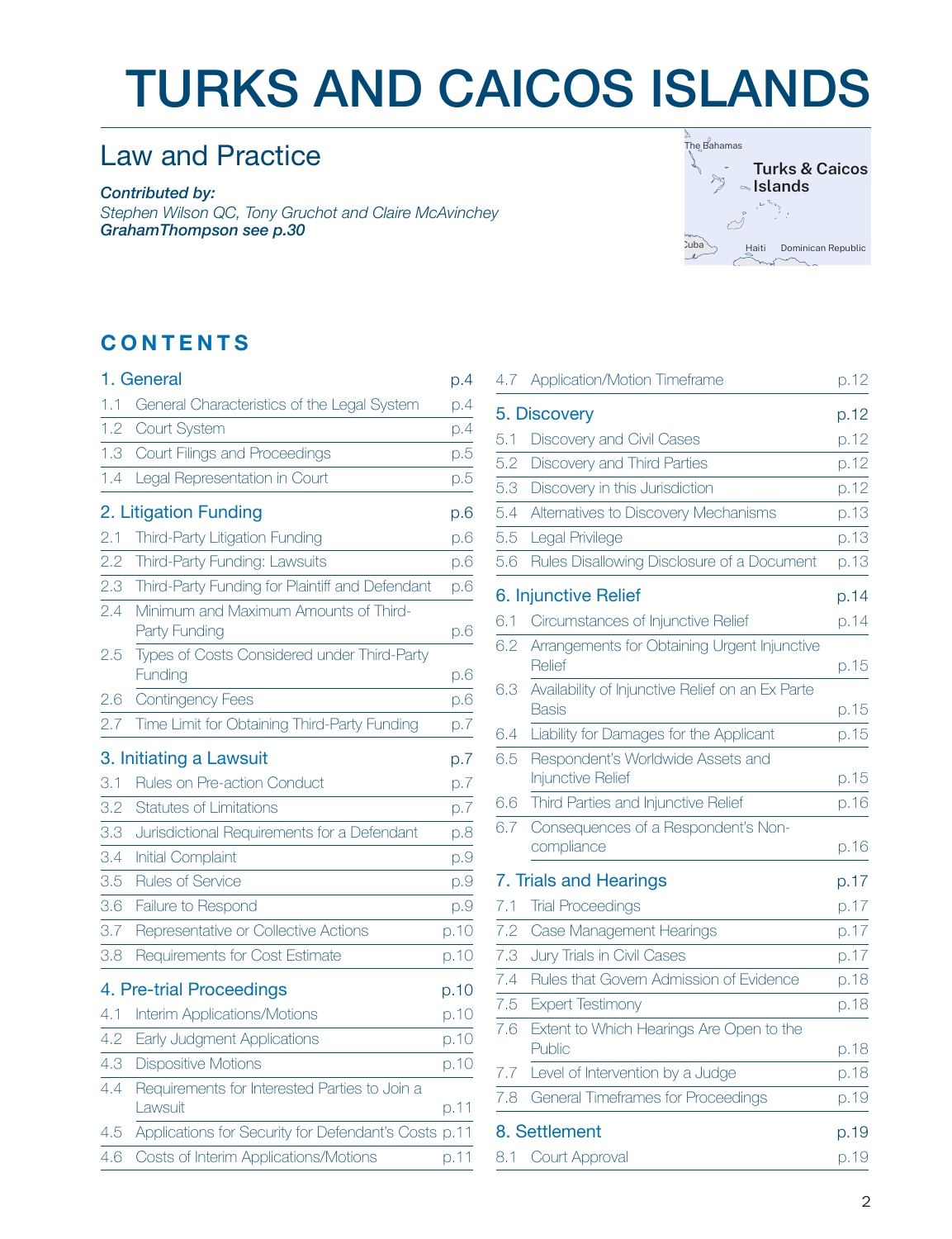## **TURKS AND CAICOS ISLANDS** CONTENTS

| 8.2 | Settlement of Lawsuits and Confidentiality                    | p.19 |
|-----|---------------------------------------------------------------|------|
| 8.3 | <b>Enforcement of Settlement Agreements</b>                   | p.19 |
| 8.4 | Setting Aside Settlement Agreements                           | p.20 |
|     | 9. Damages and Judgment                                       | p.20 |
| 9.1 | Awards Available to the Successful Litigant                   | p.20 |
| 9.2 | <b>Rules Regarding Damages</b>                                | p.20 |
| 9.3 | Pre- and Post-Judgment Interest                               | p.21 |
| 9.4 | Enforcement Mechanisms of a Domestic<br>Judgment              | p.21 |
| 9.5 | Enforcement of a Judgment from a Foreign<br>Country           | p.21 |
|     | 10. Appeal                                                    | p.22 |
|     | 10.1 Levels of Appeal or Review to a Litigation               | p.22 |
|     | 10.2 Rules Concerning Appeals of Judgments                    | p.22 |
|     | 10.3 Procedure for Taking an Appeal                           | p.22 |
|     | 10.4 Issues Considered by the Appeal Court at an<br>Appeal    | p.23 |
|     | 10.5 Court-Imposed Conditions on Granting an<br>Appeal        | p.23 |
|     | 10.6 Powers of the Appellate Court after an Appeal<br>Hearing | p.23 |

| 11. Costs                                                   | p.24 |  |
|-------------------------------------------------------------|------|--|
| 11.1 Responsibility for Paying the Costs of Litigation p.24 |      |  |
| 11.2 Factors Considered when Awarding Costs                 | p.24 |  |
| 11.3 Interest Awarded on Costs                              | p.24 |  |
| 12. Alternative Dispute Resolution (ADR)                    | p.25 |  |
| 12.1 Views of ADR within the Country                        | p.25 |  |
| 12.2 ADR within the Legal System                            | p.25 |  |
| 12.3 ADR Institutions                                       | p.26 |  |
| 13. Arbitration                                             | p.27 |  |
| 13.1 Laws Regarding the Conduct of Arbitration              | p.27 |  |
| 13.2 Subject Matters Not Referred to Arbitration            | p.27 |  |
| 13.3 Circumstances to Challenge an Arbitral Award           | p.27 |  |
| 13.4 Procedure for Enforcing Domestic and Foreign           |      |  |
| Arbitration                                                 | p.27 |  |
| 14. Outlook and COVID-19                                    |      |  |
| 14.1 Proposals for Dispute Resolution Reform                | p.28 |  |
| 14.2 Impact of COVID-19                                     | p.28 |  |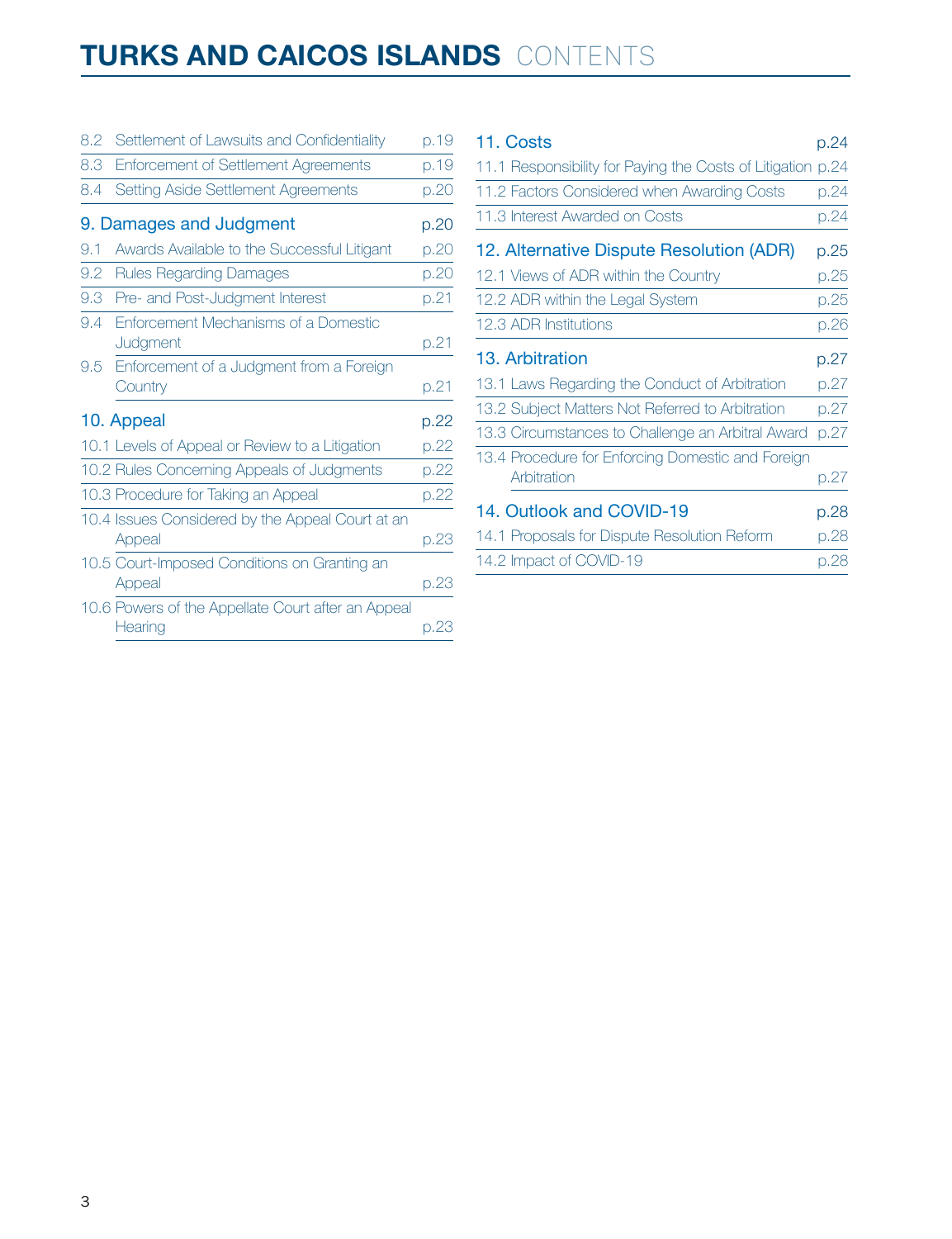*Contributed by: Stephen Wilson QC, Tony Gruchot and Claire McAvinchey, GrahamThompson*

#### <span id="page-3-0"></span>**1. GENERAL**

#### **1.1 General Characteristics of the Legal System**

The Turks and Caicos Islands are a self-governing constitutional democracy under the British Crown. They have a written Constitution, the most recent version of which came into force on 15 October 2012. The Turks and Caicos Islands Constitution Order 2011 is an order made by Her Majesty in Council in exercise of the powers conferred upon Her by Sections 5 and 7 of the West Indies Act 1962.

The majority of local laws are enacted by the legislature for the Turks and Caicos Islands, which consists of Her Majesty (whose executive authority is exercised on Her behalf by the Governor) and a House of Assembly.

The Islands' legal system is based on English common law and the doctrines of equity with primary statutory law drawn from:

- • certain acts of Parliament of England that were extended to the Bahama Islands (of which the Turks and Caicos Islands then formed part) in 1799 and that remain relevant;
- • such subsequently enacted laws of the UK that specifically extend to the Turks and Caicos Islands;
- treaties and conventions relevant to the Turks and Caicos Islands;
- • laws of The Bahamas, Jamaica or the former Federation of the West Indies that apply to the Turks and Caicos Islands; and
- the local laws enacted by the Turks and Caicos Islands House of Assembly.

The courts of the Turks and Caicos Islands hear cases based primarily on the adversarial model, very similar to that operated in England and Wales and other Caribbean countries. Proceedings are generally conducted through both written submissions and oral argument, and crossexamination of witnesses.

#### **1.2 Court System**

The judges and magistrates appointed to any court of the Turks and Caicos Islands are independent from the legislative and executive branches of government, which is a constitutional requirement. The legislature and the cabinet are constitutionally required to uphold the rule of law and judicial independence and are required to ensure that adequate funds are provided to support the judicial administration in the Islands.

The Judicial Service Commission for the Turks and Caicos Islands is created by Section 86 of the Constitution of the Turks and Caicos Islands. It advises the Governor with respect to:

- judicial appointments;
- • disciplinary control over persons holding the offices of Chief Justice, President of the Court of Appeal, Registrar and Deputy Registrar; and
- removal from office of persons holding or acting in the offices of Registrar and Deputy Registrar (Section 87).

The Chairman of the Judicial Service Commission is appointed by the Governor acting in their discretion; two other members are appointed by the Governor acting after consultation with the Premier and leader of the opposition from among persons who hold, or have held, high judicial office.

The country's court system comprises the Magistrate's Court, the Supreme Court and the Court of Appeal.

Pursuant to the Turks and Caicos Islands (Appeal to Privy Council) Order, a final appeal from a judgment of the Court of Appeal lies with leave to Her Majesty in Council.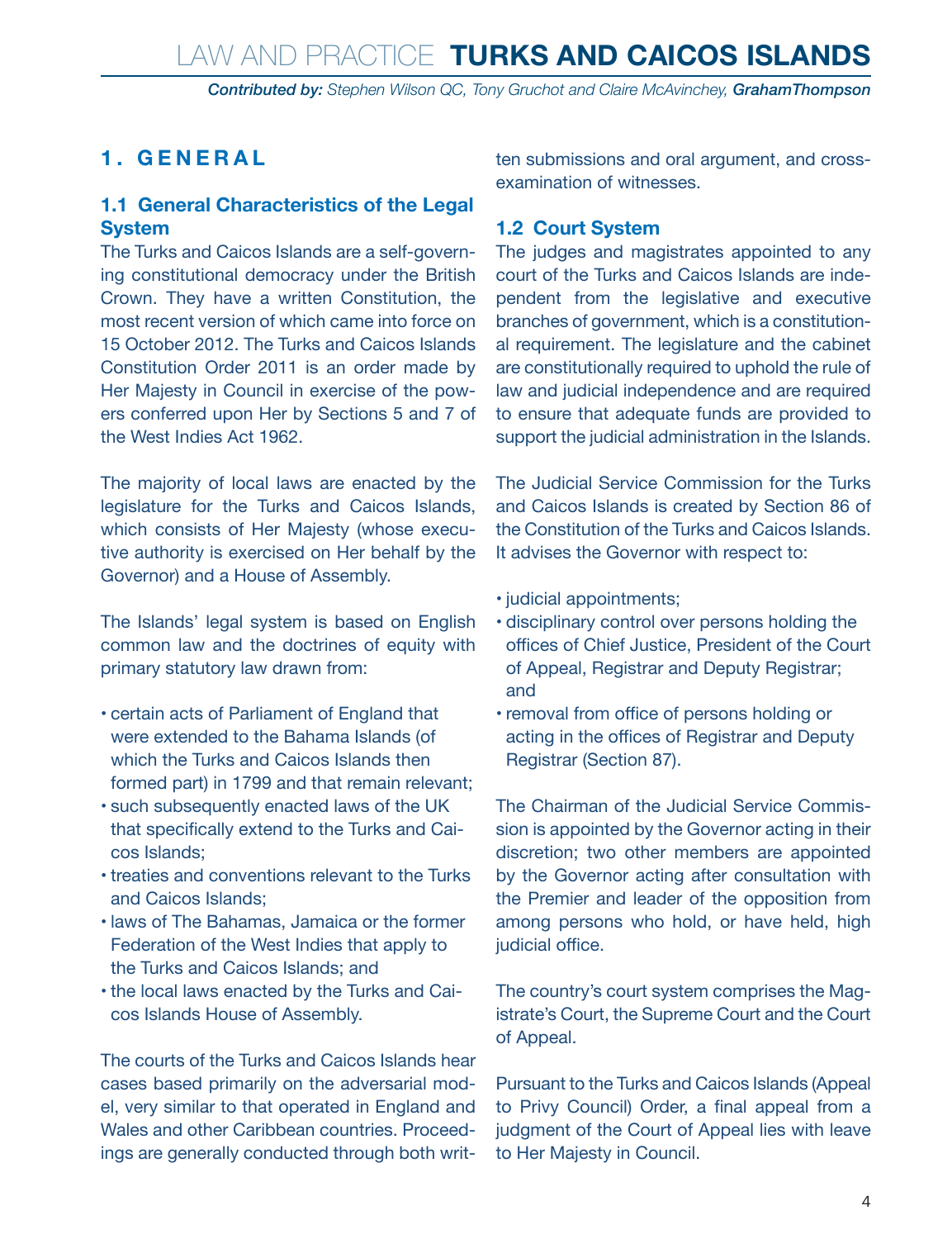<span id="page-4-0"></span>*Contributed by: Stephen Wilson QC, Tony Gruchot and Claire McAvinchey, GrahamThompson*

#### Other Courts and Tribunals

The Coroners Ordinance (Chapter 2.05) provides for a Coroner for the Turks and Caicos Islands. The Magistrate is the ex officio Coroner of the Islands.

The Labour Tribunal is a statutory body established by Section 93 of the Employment Ordinance (Chapter 17.08). It has jurisdiction to hear and determine any labour dispute or complaint or other matter referred to it under the Employment Ordinance or any other ordinance. The composition of the Labour Tribunal is prescribed by Section 94 of the Employment Ordinance.

#### **1.3 Court Filings and Proceedings**

Save for interlocutory hearings heard in chambers, and those matters of a sensitive or highly confidential nature that may be heard in camera (eg, matters involving children or persons with a disability, matters concerning national security and other matters involving confidential information where the court determines that the public interest is not served by the matter being heard in open court), the general rule is that judicial proceedings in the Turks and Caicos Islands are conducted in public and that all proceedings are available for the public to observe.

In appropriate cases, upon application by a party to proceedings, the Supreme Court may order its record relating to an action or part thereof to be sealed and thus kept confidential.

#### **1.4 Legal Representation in Court**

Individuals may appear in person in all courts in the Turks and Caicos Islands, but companies must appear by an attorney in the Supreme Court and higher courts.

The Turks and Caicos Islands Bar comprises lawyers who are described as attorneys and who are admitted on application to the Chief Justice pursuant to Section 4 of the Legal Profession Ordinance (Chapter 2.10) (LPO). Eligibility to be admitted is limited to Turks and Caicos Islanders, and any other applicant who has obtained the qualifications specified in Section 5(1) of the LPO and who has gained the experience specified in Section 5(2), and who in the opinion of the Chief Justice is otherwise a fit and proper person to be so admitted. The qualifications referred to include that such person:

- • has been called to the Bar or admitted as a solicitor or an attorney in some part of the Commonwealth or the Republic of Ireland;
- • has obtained a Certificate of Legal Education from the Council of Legal Education of the West Indies; and/or
- has not been disbarred or struck off the roll of attorneys of any court in any part of the Commonwealth or the Republic of Ireland or has not done any act or thing that would render them liable to be disbarred or struck off.

The experience referred to is as follows:

- in the case of all applicants, not less than three months' training in the practice of law under the supervision of an attorney admitted to practice in the Islands for not less than two years; and
- $\cdot$  in addition to the experience referred to above, in the case of an applicant who is not a Turks and Caicos Islander, not less than five years' experience in practice outside the Turks and Caicos Islands since call or admission.

A foreign lawyer may be called by way of limited admission to conduct a case in the Turks and Caicos Islands courts; however, they must possess the qualifications specified in Section 5(1) or be exempted under Section 4(3). The Chief Justice may admit a person to practice for the purpose of the suit or matter concerned but not otherwise.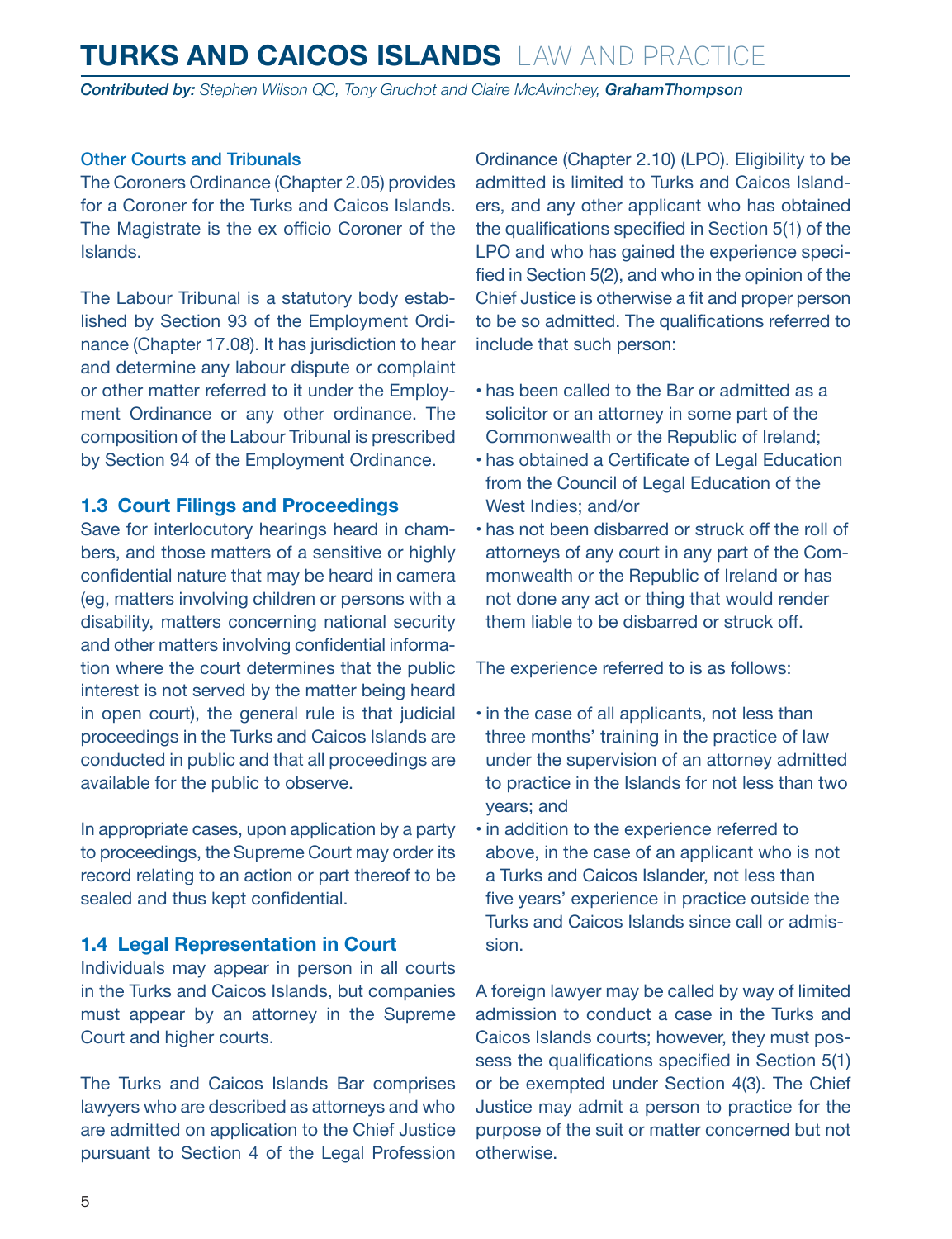*Contributed by: Stephen Wilson QC, Tony Gruchot and Claire McAvinchey, GrahamThompson*

<span id="page-5-0"></span>Foreign lawyers require a work permit (usually a temporary one), the application for which would be made on their behalf by the local law firm that engages their services.

Admission to the Bar is not required for work involving international commercial arbitration.

#### **2. LITIGATION FUNDING**

#### **2.1 Third-Party Litigation Funding**

There is no express prohibition or sanction relating to third-party funding; however, in cases where a third party is the real party interested in the litigation, it runs the risk that an adverse costs order may be made against it.

There is also an absence of legal protection insurance and "after the event" insurance and, as a result, all litigation is funded on a private client basis.

#### **2.2 Third-Party Funding: Lawsuits**

In theory, all lawsuits are available for third-party funding; however, it is really a matter between the litigant and potential funder as to whether the nature of the suit or the amount involved means third-party funding will be made available.

#### **2.3 Third-Party Funding for Plaintiff and Defendant**

There are no specific rules concerning third-party funding, so, in theory, it is equally available to plaintiffs and defendants.

#### **2.4 Minimum and Maximum Amounts of Third-Party Funding**

There are no specific rules concerning third-party funding, so the amount of funding to be provided by a third party is a matter to be decided between the funder and the relevant litigant.

#### **2.5 Types of Costs Considered under Third-Party Funding**

In the absence of any legislation/rules, this is very much a matter to be decided between the funder and the relevant litigant.

#### **2.6 Contingency Fees** Contingency Fees

Contingency fee arrangements – that is to say, an agreement whereby the amount of the legal fees is contingent on the success of the claim and is dependent on the value of the damages recovered – are unlawful at common law and thus not permissible in the Turks and Caicos Islands. A contract that breaches the rule against champerty and maintenance is against public policy and is therefore unenforceable in the Turks and Caicos Islands.

#### Conditional Fee Agreements

Conditional fee agreements have been commonplace in England and Wales since their statutory introduction in 1995. A conditional fee differs from a contingency fee in that the fee, whilst still only payable in the event of success, is calculated as a percentage uplift on the normal hourly charging rate (ie, it is independent of the amount of damages recovered). There is no equivalent legislation in the Turks and Caicos Islands and conditional fee agreements are not present in the jurisdiction.

#### Damage-Based Agreements

Damage-based agreements (DBAs), a form of contingency fee arrangement, are now available in England and Wales for most contentious work (other than criminal or most family matters) under relevant legislation. Again, there is no equivalent legislation in the Turks and Caicos Islands and DBAs are not present in the jurisdiction.

In the absence of any specific legislation or rules in the Turks and Caicos Islands to allow for any form of contingency fee, any arrangement that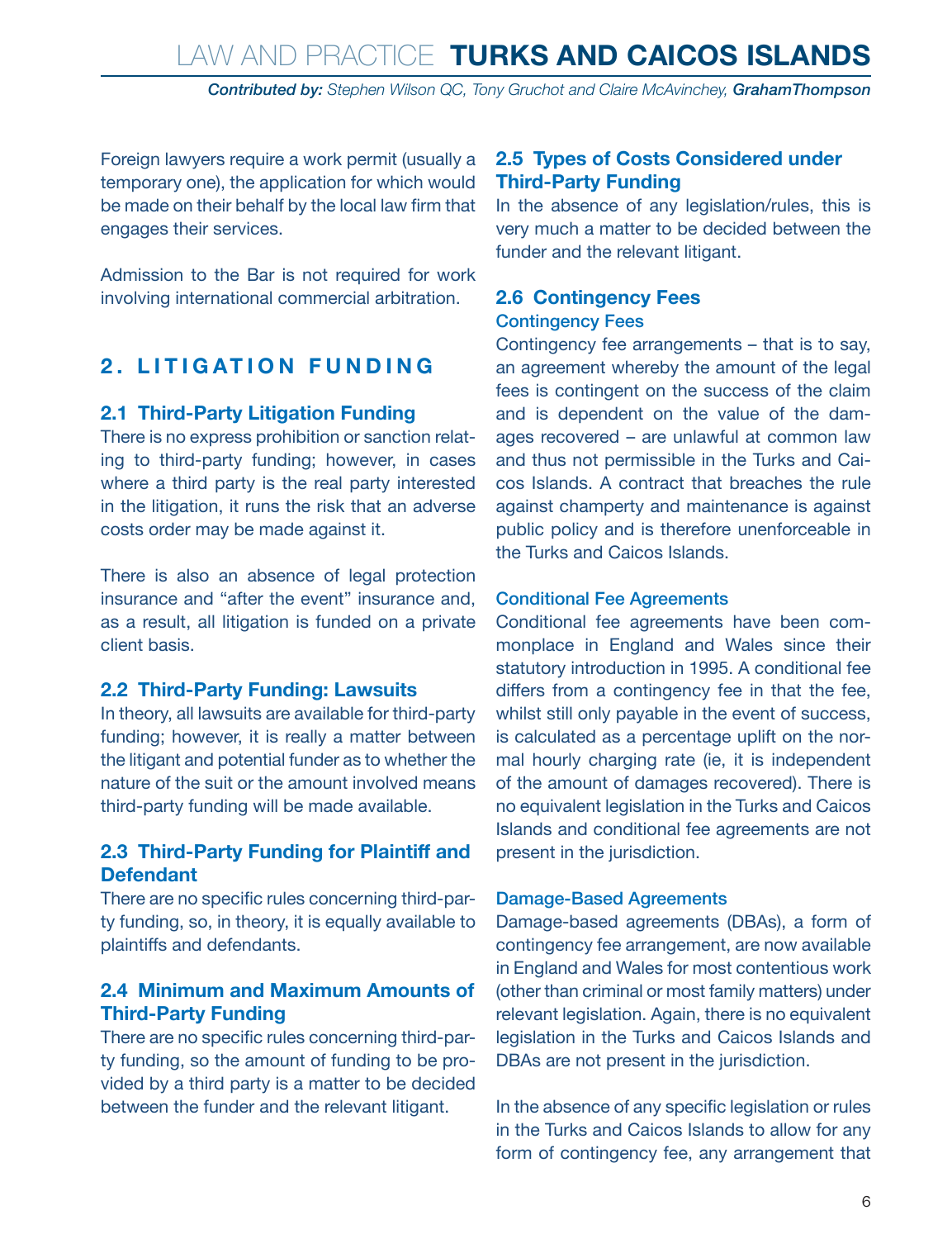<span id="page-6-0"></span>*Contributed by: Stephen Wilson QC, Tony Gruchot and Claire McAvinchey, GrahamThompson*

amounts to a contingency fee would offend the rule against champerty and maintenance and would be unenforceable.

#### **2.7 Time Limit for Obtaining Third-Party Funding**

In the absence of any specific legislation or rules in the Turks and Caicos Islands concerning third-party funding, there are no time limits within which a party to litigation should obtain third-party funding.

#### **3. INITIATING A LAWSUIT**

#### **3.1 Rules on Pre-action Conduct**

There are no rules requiring pre-action conduct such as the pre-action protocols found under the Civil Procedure Rules in England and Wales, and in the absence of a contractual obligation such as a requirement to seek resolution by discussion or informal mediation, there is no obligation on a party to take any steps prior to issuing proceedings and there is no obligation on a potential defendant to respond to any pre-litigation correspondence. That said, it is usual in civil litigation to see correspondence between the disputing parties prior to the initiation of any court proceedings and a plaintiff may be penalised in costs if they have not sent a letter before action prior to initiating proceedings and a defendant may be penalised if they do not set out, in preaction correspondence, a valid defence that is later relied upon.

The recent introduction of the Court-Connected Mediation Rules 2021 also establishes a regime within which parties may apply to the courts for access to Court-Aided Mediation services prior to issuing any claim. These new rules are discussed in further detail in **12.2 ADR within the Legal System**.

#### **3.2 Statutes of Limitations**

On 12 October 2021, the Limitation of Actions Ordinance 2021 came into operation. Prior to the enactment of the Limitation of Actions Ordinance, there was no single statute of limitations in force in the Turks and Caicos Islands, meaning that most civil/commercial causes of action justiciable before the Magistrate's Court and/or Supreme Court were not susceptible to being time-barred.

Parts II to V of the Limitation of Actions Ordinance give the ordinary time limits for bringing actions of various classes, including for the following common causes of action.

- • Defamation or malicious falsehood: two years from the date the cause of action accrued (Section 6).
- • Simple contract or tort: six years from the date the cause of action accrued (Section 7).
- • Action on specialty: 12 years from the date the cause of action accrued (Section 11).
- • Claiming contribution: two years from the date the right accrued (Section 12).
- • Personal injury: three years from the date the cause of action accrued or the date of knowledge, if later (Section 13).
- • Recovery of land: 12 years from the date the action accrued (Section 18).
- • Recovery of rent: six years from the date the arrears became due (Section 31).
- • Recovery of money secured by charge: 12 years from the date the right to receive the money accrued or the right to enforce the charge accrued (Section 32).
- Recovery by a beneficiary of trust property or for a breach of trust: six years (Section 33).
- • Claims to the personal estate of a deceased person: 12 years from the date the right to receive the share or interest accrued (Section 34).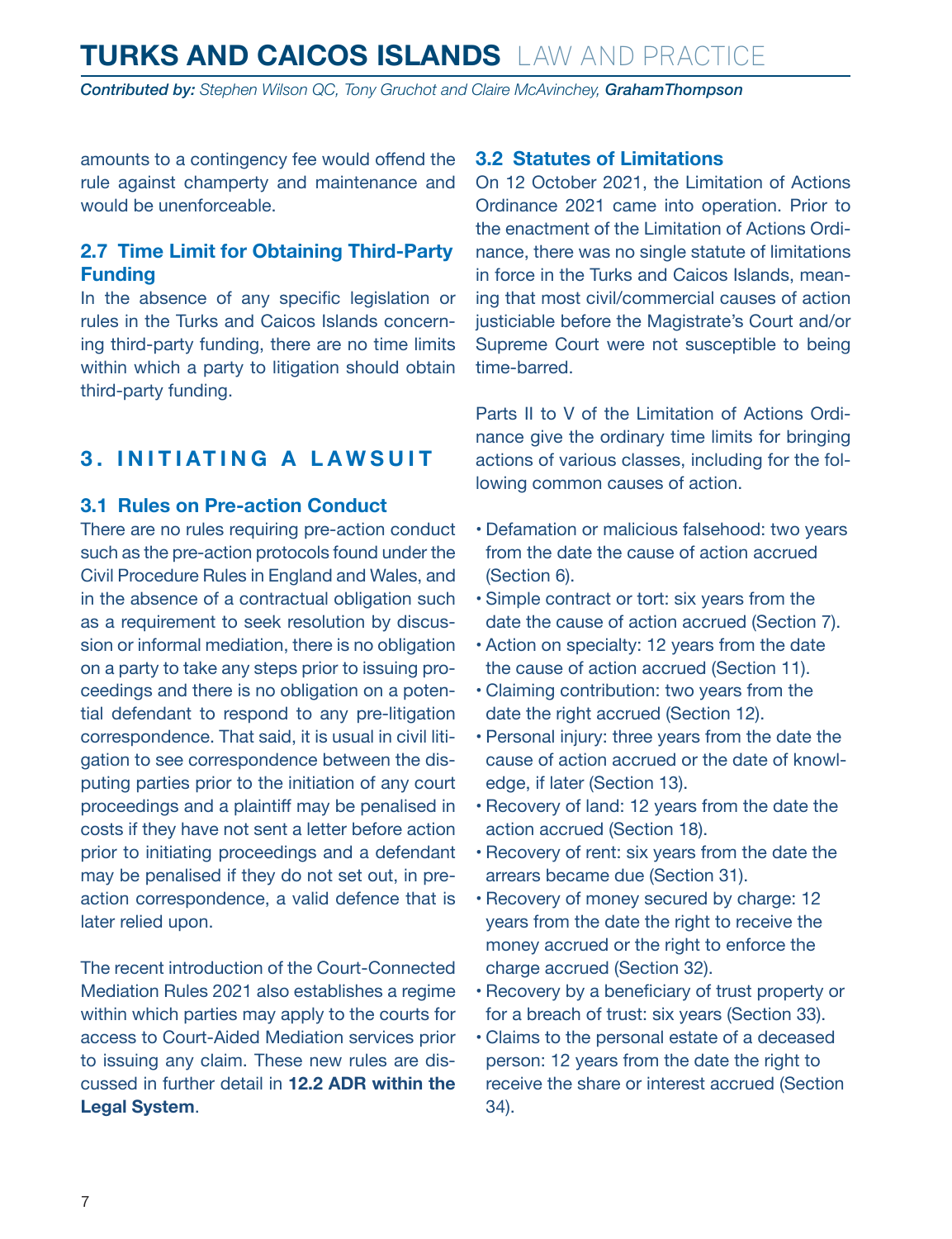*Contributed by: Stephen Wilson QC, Tony Gruchot and Claire McAvinchey, GrahamThompson*

- <span id="page-7-0"></span>• Claims for an account: the limitation period that is applicable to the claim forming the basis of the duty to account.
- • Enforcing a judgment: six years from the date that the judgment became enforceable. Arrears of interest for a judgment debt shall not be recovered after the expiry of six years from the date the interest became due.
- • Recovery of an overpayment or claiming underpayment on remuneration: three years from the date of discovery of the payment/ underpayment.

There are special provisions for negligence actions (excluding personal injury claims) where facts relevant to the cause of action are not known at the time of accrual. In such cases, an action shall not be brought after the expiry of six years from the date the cause of action accrued, or three years from the earliest date when the plaintiff first had both the knowledge required for bringing an action for damages and a right to bring such an action.

There is then an overriding limitation for negligence actions (not involving personal injury) that provides that no action can be brought after the expiry of 15 years from the date the act or omission occurred.

The ordinary time limits are subject to extension or exclusion in accordance with Part VI; for example, in cases of disability, fraud, concealment or mistake.

The Limitation of Actions Ordinance applies to arbitrations as they apply to actions in the Supreme Court.

The transitional provisions provide that nothing in the Ordinance:

- • shall enable any action to be brought that was barred before the commencement of the Ordinance; or
- • shall affect any action commenced before the commencement of the Ordinance; and
- a person who, prior to the commencement of the Ordinance, had a right of action that, because of the limitation period provided in the Ordinance, will expire on the commencement of the Ordinance or within one year from the commencement may bring that action within 12 months of the commencement of the Ordinance.

Section 50 of the Limitation of Actions Ordinance provides that any existing provision applicable to the Turks and Caicos Islands cease to have effect, except where the Limitation of Actions Ordinance refers to another enactment with the intention that both the Limitation of Actions Ordinance and the other ordinance will apply. Ordinances that previously provided for limitation periods – such as the Trusts Ordinance (Chapter 16.12), the Fatal Accidents Ordinance (Chapter 4.10) and the Public Authorities Protection Ordinance (Chapter 21.10) – would need to be reviewed in light of this provision.

The burden is on a defendant to raise limitation as a defence. There is no automatic bar on recovery. Parties may agree to vary or exclude limitation periods.

#### **3.3 Jurisdictional Requirements for a Defendant**

A defendant may be subject to suit in the Turks and Caicos Islands if they are validly served with proceedings issued out of one of the courts, whether within the jurisdiction of the court or outside it (in the case of the Supreme Court), and/or if they submit to the jurisdiction of the Turks and Caicos Islands courts. Thereafter, the courts apply the common law rules to determine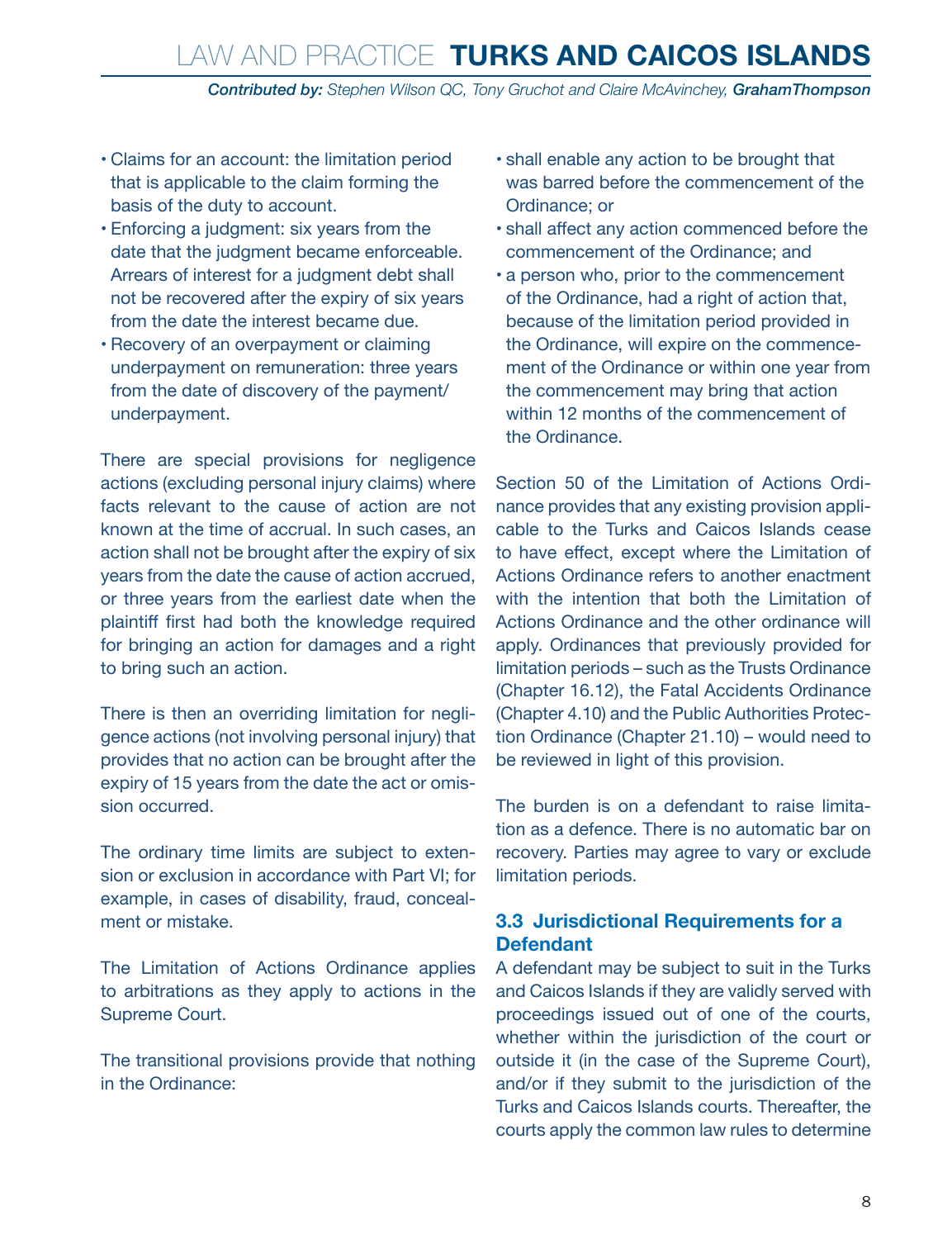<span id="page-8-0"></span>*Contributed by: Stephen Wilson QC, Tony Gruchot and Claire McAvinchey, GrahamThompson*

whether a party is subject to the jurisdiction of the Turks and Caicos Islands courts.

#### **3.4 Initial Complaint**

The nature of the originating process differs depending on the court and the nature of the claim.

Civil proceedings before the Magistrate's Court are commenced by filing a plaint. Civil proceedings before the Supreme Court are commenced by filing a writ of summons, originating summons, originating notice of motion or petition.

The Magistrate's Court is a court of summary jurisdiction and does not work with pleadings; however, it will permit an amendment to the plaint note after it has been filed.

The Rules of the Supreme Court set out the circumstances in which originating process and pleadings may be amended, either without the leave of the court, with the leave of the court, or by the consent of the parties.

#### **3.5 Rules of Service**

Personal service is required for proceedings against an individual brought in the Magistrate's Court or the Supreme Court.

In the case of proceedings against a company, service may be effected by addressing the document to the company and leaving it at, or sending it by a prescribed method (post, facsimile or email) to, the company's registered office or the office of the company's registered agent.

Parties outside the jurisdiction may be sued before the Supreme Court but service of originating process is only permissible out of the jurisdiction with the leave of the Supreme Court if one or more of the jurisdictional gateways set out in Order 11, rule 1 of the Rules of the Supreme Court 2000 is satisfied. Upon granting leave, the court will direct the time for filing an acknowledgment of service and the form of service outside the jurisdiction.

Upon receipt of the originating process, a defendant usually has a limited time to acknowledge that they have received the originating process and that there is an intention to defend it. The usual time for filing an acknowledgment of service at the Supreme Court Registry is 14 days (in the case of a party served within the jurisdiction) or 28 days (in the case of a party served outside the jurisdiction).

#### **3.6 Failure to Respond**

If a defendant to Magistrate's Court proceedings does not respond to a civil complaint, judgment may be entered against them, but the plaintiff must first prove their case.

In the Supreme Court, in certain limited cases, where a defendant who has been served with process fails to give notice of intention to defend or, having given notice of intention to defend, fails to file a defence, the plaintiff may enter a judgment in default simply by filing the judgment at court together with a proof of service.

In all other cases, the plaintiff will have to proceed with the action as if the defendant had given notice of intention to defend, though the plaintiff may apply to the court for judgment and on the hearing of the application, the court shall give such judgment as the plaintiff appears entitled to on their statement of claim.

If a judgment in default is entered against a defendant, it may be subsequently set aside if the defendant is able to show that it was wrongly entered or they are able to show some good reason why it should be permitted to defend the claim. In these circumstances, the court can exercise its discretion to set aside the default judgment.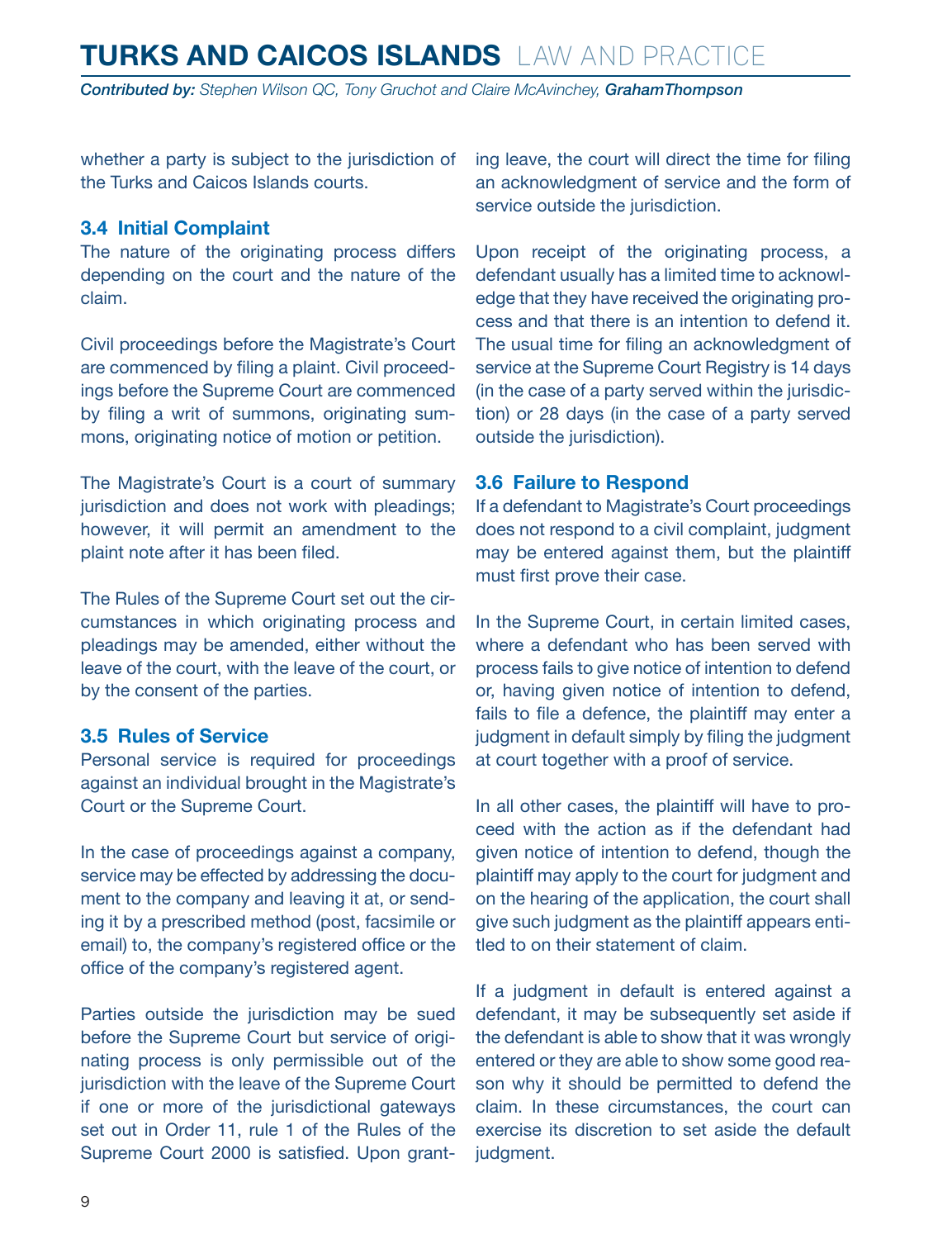#### <span id="page-9-0"></span>**3.7 Representative or Collective Actions**

There are no specific provisions in the rules of court for collective/class action per se; however, Order 15, rule 12 makes provision for representative proceedings where numerous persons have the same interest. They may be begun by or against one or more of them, representing all or some of them.

#### **3.8 Requirements for Cost Estimate**

There are no requirements for an attorney to provide a client with a cost estimate of the potential litigation at the outset, though most clients request same and it is good practice to provide one.

#### **4 . P R E - T R I A L PROCEEDINGS**

#### **4.1 Interim Applications/Motions**

It is possible to make interlocutory applications before trial or the substantive hearing of a claim. Indeed, in certain urgent cases, it is possible to seek orders prior to the formal issuing of proceedings. Such interlocutory applications are not limited to case management issues and parties are able to obtain remedies (such as interim injunctions) from the court.

#### **4.2 Early Judgment Applications**

In Supreme Court proceedings, in addition to the ability to enter judgment in default referred to in **3.6 Failure to Respond**, in circumstances where the defendant has acknowledged service giving notice of intention to defend, the party bringing a claim (whether as plaintiff or as counterclaiming defendant) may seek (prior to trial) one or more of the following.

• Summary judgment on a cause of action on the grounds that there is plainly no defence to the claim (or part thereof); a statement of

claim must have been served on the defendant and the application must be supported by an affidavit that verifies the facts on which the claim or part of the claim is based and that must state that, in the deponent's belief, there is no defence to the claim or the part of it on which judgment is sought, except possibly in relation to the amount of damages claimed.

- The determination of any question of law or construction of any document arising in any cause or matter where it appears to the court that such question is suitable for determination without a full trial of the action and such determination will finally determine (subject to any possible appeal) the entire cause or matter, or any claim or issue therein.
- The determination of one or more preliminary issues.

A party may apply to have all or part of a pleading struck out on the basis that:

- it discloses no reasonable cause of action or defence, as the case may be;
- $\cdot$  it is scandalous, frivolous or vexatious;
- it may prejudice, embarrass or delay the fair trial of the action; or
- it is otherwise an abuse of the process of the court.

Furthermore, it may order the action to be stayed or dismissed, or judgment to be entered accordingly, as the case may be. No evidence is admissible in support of any application made on the first of the above grounds.

Claims or defences can also be struck out if the relevant party has failed to comply with an order of the court.

**4.3 Dispositive Motions** See **4.2 Early Judgment Applications**.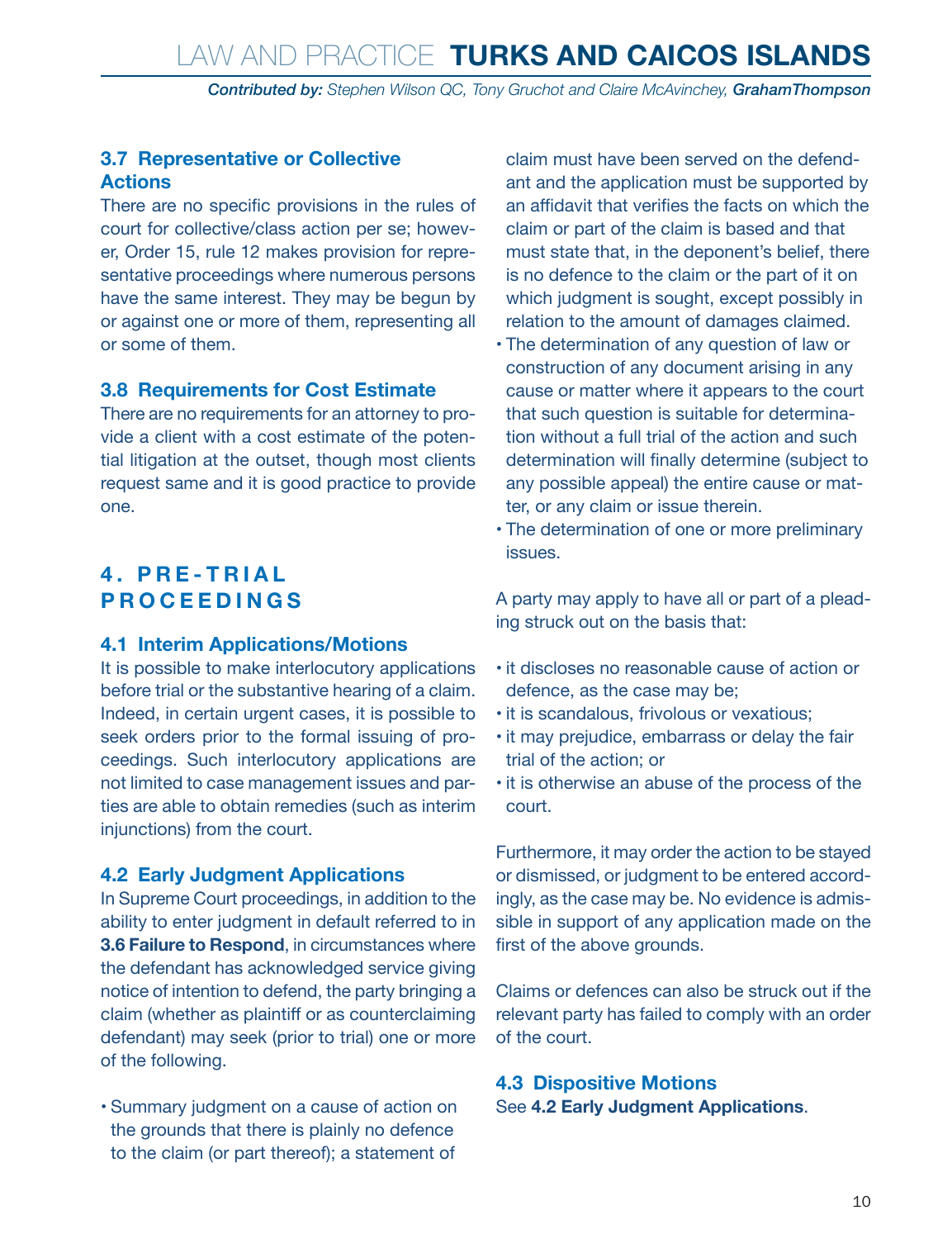<span id="page-10-0"></span>*Contributed by: Stephen Wilson QC, Tony Gruchot and Claire McAvinchey, GrahamThompson*

#### **4.4 Requirements for Interested Parties to Join a Lawsuit**

At any stage of the proceedings in any cause or matter, the Supreme Court may, on such terms as it thinks just and of its own motion, or on an application, order to be added as a party:

- any person who ought to have been joined as a party or whose presence before the Court is necessary to ensure that all matters in dispute in the cause or matter may be effectively and completely determined and adjudicated upon; or
- any person between whom and any party to the cause or matter there may exist a question or issue arising out of, or relating to or connected with, any relief or remedy claimed in the cause or matter, which in the opinion of the Court it would be just and convenient to determine as between them and that party as well as between the parties to the cause or matter.

Additionally, a defendant who has given notice of intention to defend may add a third party in circumstances where the defendant seeks a contribution or indemnity from a person not already a party to the action.

Interested parties may also intervene in proceedings in which they have not been joined in order to make submissions.

#### **4.5 Applications for Security for Defendant's Costs**

A defendant to a Supreme Court action may apply for an order that the plaintiff give security for the defendant's costs in circumstances where the plaintiff is ordinarily resident out of the jurisdiction, or is a nominal person suing for the benefit of some other person and the defendant is able to establish that the plaintiff may be unable to pay the costs of the defendant if ordered to do so.

The respondent to an appeal to the Court of Appeal may seek security for its costs of the appeal, and the Court may order that such security shall be given for the costs of an appeal as may be just.

Security can be effected by way of payment into court or into a particular account agreed upon by the parties, or through some other form of acceptable security, such as the attorney for the party that is required to give the security giving an undertaking.

#### **4.6 Costs of Interim Applications/ Motions**

The Turks and Caicos Islands courts can, and generally do, award costs to be paid by the unsuccessful party to the successful party.

This applies to the costs on interlocutory applications just as much as it does to the costs of the trial or the action as a whole, though in many interlocutory applications and motions that involve obtaining directions for the future conduct of the action the usual order is "costs in the cause", which means that the party in whose favour an order for costs is made at the conclusion of the cause or matter in which the proceedings arise shall be entitled to their costs of the application in respect of which such an order is made. There are certain cases where the Rules of the Supreme Court provide that an order for costs is deemed to have been made (see Order 62, rule 5) or where costs shall not follow the event (see Order 62, rule 6).

Unless the Supreme Court orders that the costs of an interim application are to be taxed and paid forthwith, the costs awarded on an interlocutory application are not recoverable until the action has come to an end.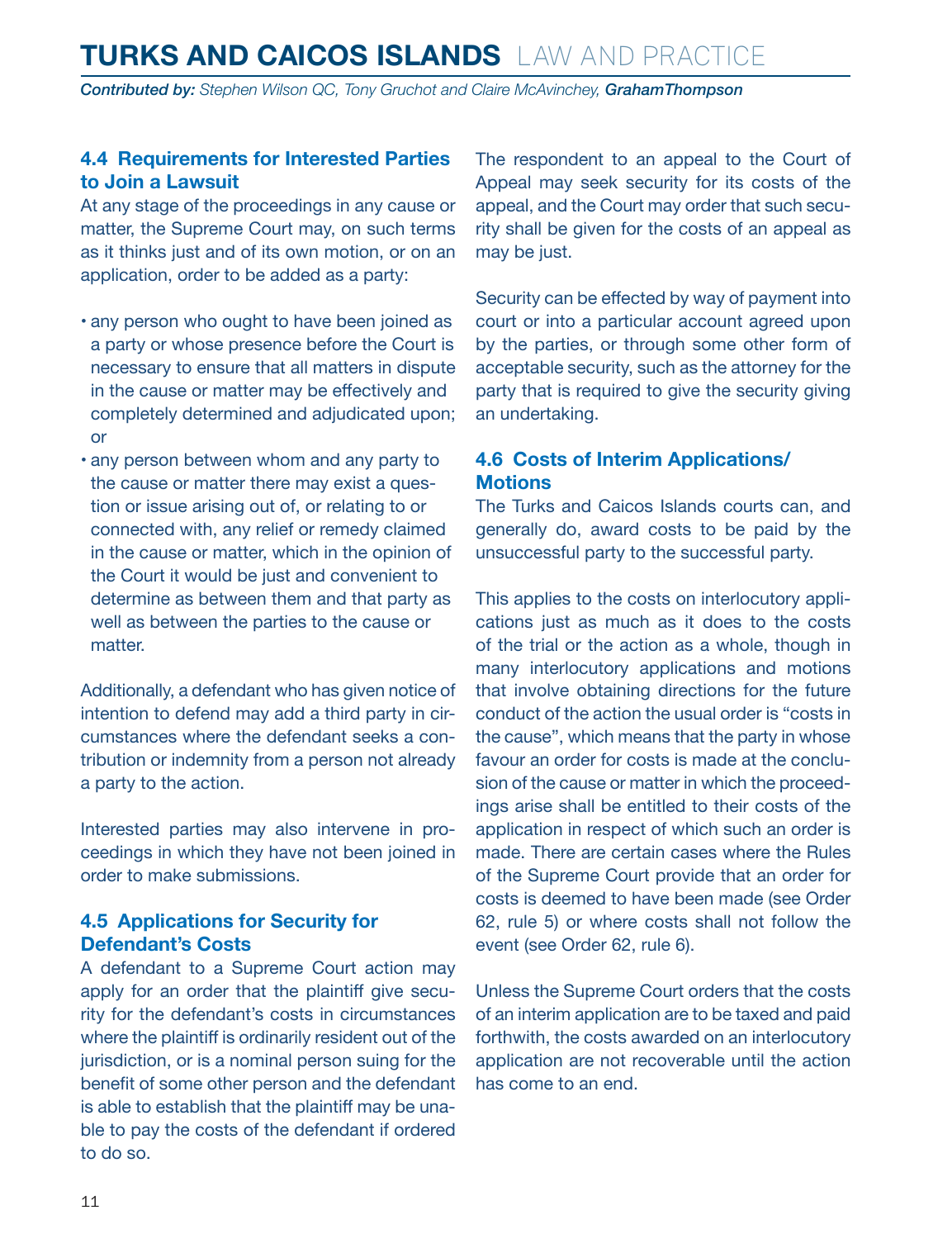*Contributed by: Stephen Wilson QC, Tony Gruchot and Claire McAvinchey, GrahamThompson*

#### <span id="page-11-0"></span>**4.7 Application/Motion Timeframe**

Save in respect of certain interlocutory applications for which specific timeframes are provided by specific rules of court, interlocutory applications in chambers may be brought on two days' notice. Where circumstances dictate, a party can request that the application be dealt with on an urgent basis and even on an ex parte basis.

The Turks and Caicos Islands Supreme Court is generally responsive to urgent scenarios and an application for an injunction can be obtained, if the circumstances warrant it, without notice and/or by way of a telephone application to the Court.

#### **5. DISCOVERY**

#### **5.1 Discovery and Civil Cases**

Discovery is very much a part of the litigation process in the Turks and Caicos Islands. Indeed, after the close of the pleadings in an action begun by writ (ie, once all the required pleadings have been filed and served), subject to the provisions of Order 24 of the Rules of the Supreme Court, there is a mandatory requirement for there to be discovery, by the parties to the action, of the documents that are, or have been, in their possession, custody or power relating to matters in question in the action; although the parties are at liberty to agree to dispense with or limit the discovery of the documents that would otherwise be required.

If a party is not satisfied that the other party's discovery is complete, it may make application to the court for discovery of specific documents or categories of documents that it can show must be in the other party's possession, custody or control. The party can also ask the court to order the disclosing party to make an affidavit verifying that the list is correct.

The process of discovery in the Turks and Caicos Islands requires each party to disclose not only those documents that it views as favourable to its case but also those that adversely affect its case.

The Rules of the Supreme Court specifically leave it open to the parties to agree to dispense with or limit discovery of documents that they would otherwise be required to make. Furthermore, there is a general provision that discovery is to be ordered only if necessary (see Order 24, rule 8).

#### **5.2 Discovery and Third Parties**

It is possible to obtain discovery from third parties not named as parties to the proceedings if the documents sought are likely to support the case of one party and adversely affect the case of the other. For this to be permissible, the disclosure must be necessary in order to dispose fairly of the claim or to save costs. There are a number of ways this can be achieved.

- • Serving the relevant witness with a subpoena compelling them to attend with the requested documents; this can sometimes be arranged prior to the trial in order that the parties have access to the documents ahead of time and can review them before the trial.
- • Obtaining from the Court what is commonly referred to as a Norwich Pharmacal Order; this requires the third party to disclose relevant documents or information.
- • Applications against banks to produce their records where these are relevant to the proceedings.

#### **5.3 Discovery in this Jurisdiction**

Discovery and inspection of documents is dealt with primarily by Order 24 of the Rules of the Supreme Court 2000, which provides for, inter alia: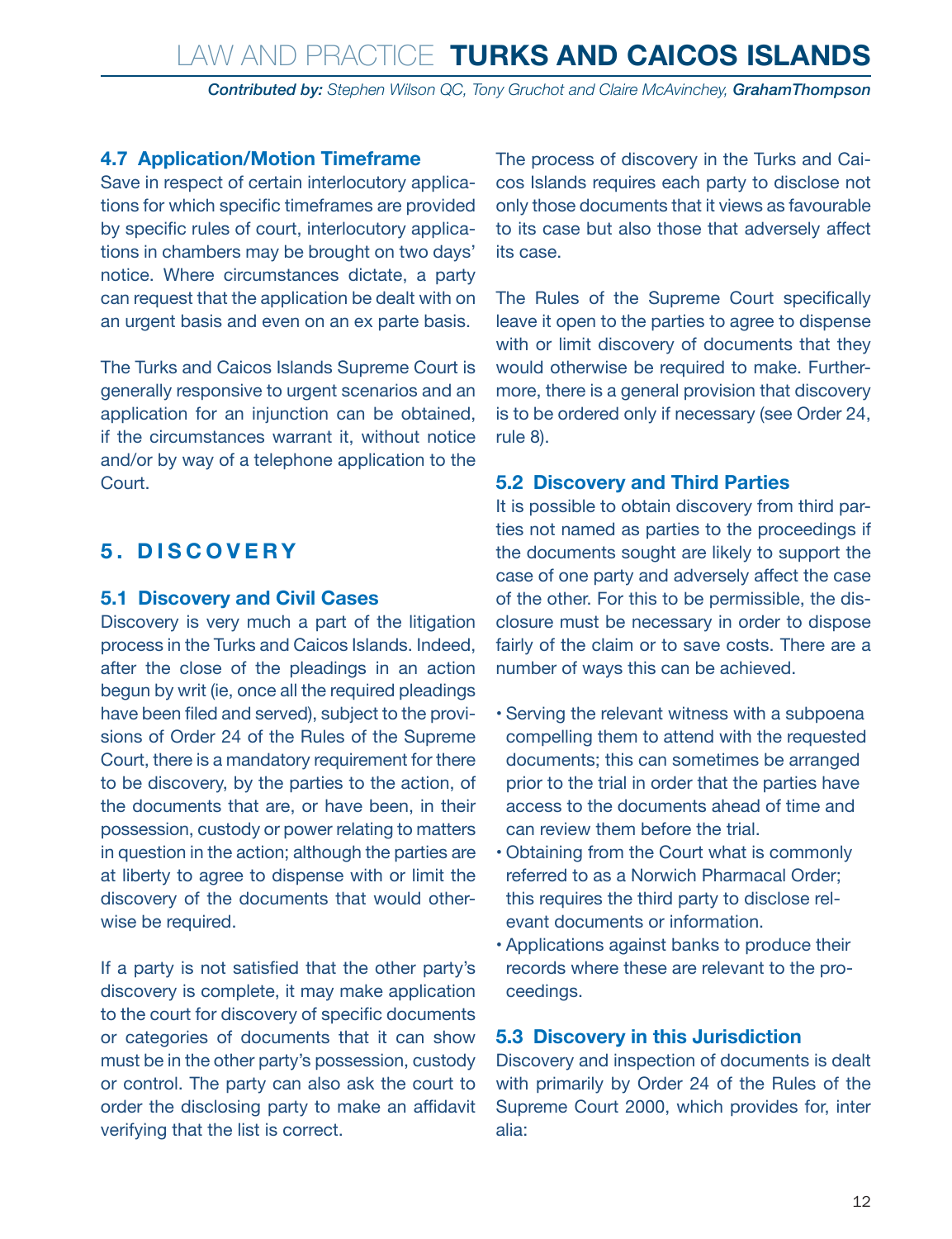<span id="page-12-0"></span>*Contributed by: Stephen Wilson QC, Tony Gruchot and Claire McAvinchey, GrahamThompson*

- mutual discovery of documents;
- • discovery of documents without order;
- orders for discovery;
- • orders for the determination of issues before discovery;
- the form of list of documents and affidavits verifying same;
- • orders for discovery of particular documents or classes of documents;
- inspection of documents referred to in a party's list of documents and those documents referred to in pleadings, affidavits and witness statements;
- • orders for production for inspection and provision of copies;
- restrictions on the use of disclosed documents; and
- • sanctions for failing to comply with the requirement or orders for discovery – these include the possibility that the action may be dismissed or, as the case may be, that the defence be struck out and judgment entered against the defendant.

#### **5.4 Alternatives to Discovery Mechanisms**

As discussed in **5.3 Discovery in this Jurisdiction**, the Supreme Court does have rules setting out discovery mechanisms. The same is not the case for the Magistrate's Court, where the system is very much "trial by ambush". Documents are only admitted into the record if entered into evidence via a witness' testimony.

#### **5.5 Legal Privilege**

The Turks and Caicos Islands recognises the concept of legal professional privilege. Some documents, although they must be disclosed in the list of documents made in compliance with the Rules of the Supreme Court as relating to any matter in question between the parties, may be privileged from production. If it is desired to claim that any documents are so privileged, the claim must be made in the list of documents

"with a sufficient statement of the grounds of the privilege" (see Order 24, rule 5(2)). Privilege may also be claimed by those who are not a party but against whom discovery is sought.

The principal categories of privilege may be summarised as:

- • documents protected by legal professional privilege;
- • documents tending to incriminate or expose to a penalty the party who would produce them; and
- • documents privileged on the grounds of public policy.

The above principles are not confined to external counsel in the Turks and Caicos Islands, but extend to in-house counsel, provided that inhouse counsel is acting in the capacity of a legal adviser and not as a business adviser, as well as confidential communications with any legal adviser, such as foreign lawyers.

#### **5.6 Rules Disallowing Disclosure of a Document**

In addition to legal professional privilege, a party is not compelled to give discovery that will tend to incriminate or expose to proceedings for a penalty themselves or their spouse or civil partner.

A party may withhold a document on the grounds that the disclosure of it would be injurious to the public interest.

A party may not disclose in civil proceedings confidential information covered by the Confidential Relationships Ordinance (Chapter 16.14).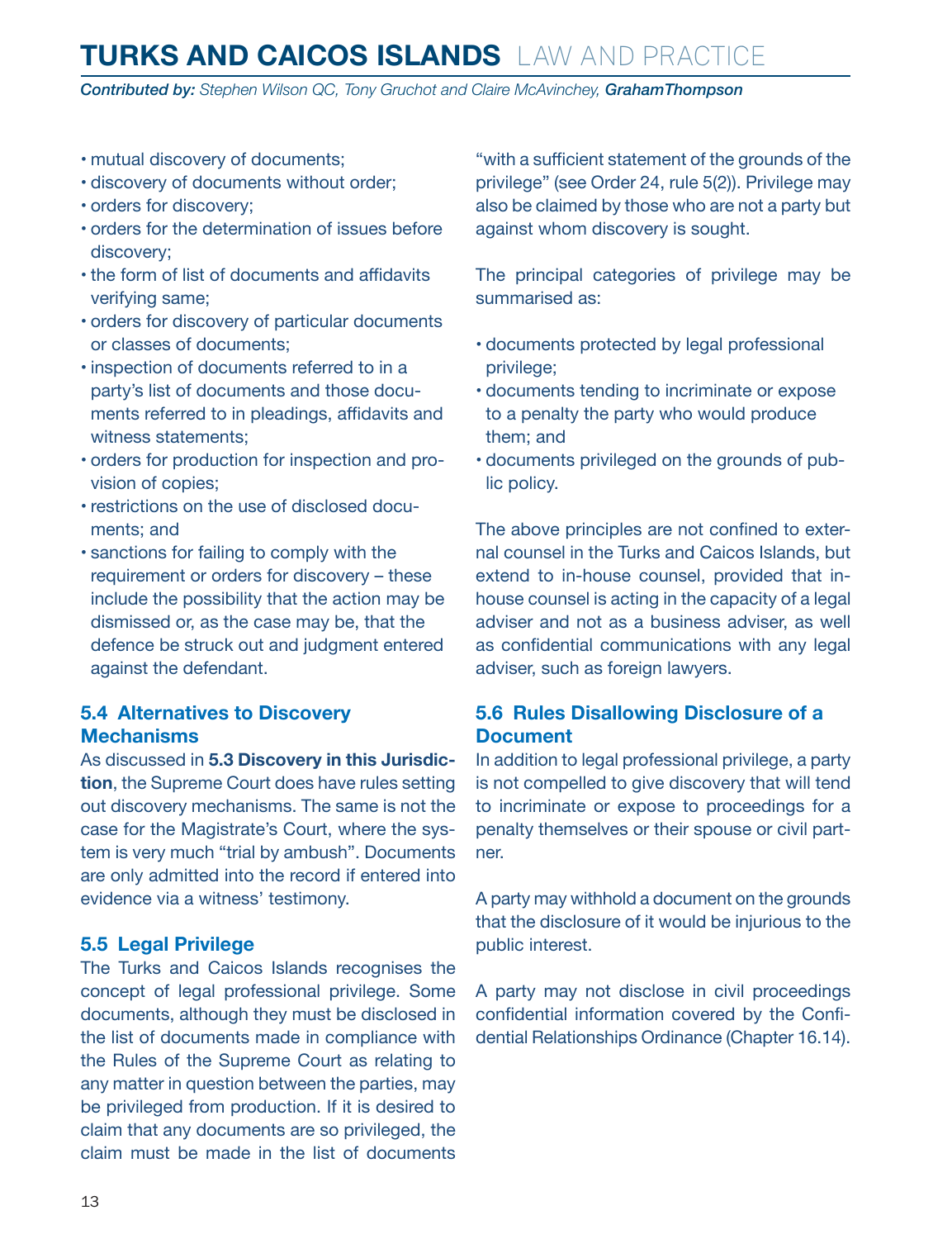#### <span id="page-13-0"></span>**6. INJUNCTIVE RELIEF**

#### **6.1 Circumstances of Injunctive Relief**

An application for an injunction may be made by any party to a matter before or after the trial of the cause or matter, whether or not the claim for the injunction was included in that party's writ, originating summons, counterclaim or thirdparty notice.

An application for an injunction must be made by motion or summons; however, where the case is one of urgency, the application may be made ex parte on affidavit. Indeed, if the matter is really urgent, the application can even be made before the originating process has been filed in the court and may be granted on such terms providing for the issue of the writ or summons and such other terms as the court thinks fit.

The court has a wide inherent jurisdiction to make injunctions where it appears to the court to be just or convenient to do so. An order may be made unconditionally or upon such terms and conditions as the court thinks just, having regard to settled reasons or principles.

#### Interim and Permanent Injunctions

Injunctions may be temporary (interlocutory) – granted to preserve a state of affairs until the parties' rights are determined at trial (or granted at trial to preserve the position pending appeal) – or permanent.

An interim injunction can be granted until a specified day and is usually granted where the court is persuaded that the applicant would otherwise suffer irreparable harm. Such interim injunctions can be granted ex parte but when making such an application, the applicant has the burden of full and frank disclosure. The failure to give full and frank disclosure can itself be a basis for discharging the injunction in due course.

A permanent injunction is usually a form of relief sought that, upon determination, will settle the parties' rights and will be in place indefinitely unless it is restricted by the terms of the order or is subsequently removed by a further order of the court. The party seeking a permanent injunction has to demonstrate that not only are the present actions of the other party infringing their rights, but also that it is likely that there will be continuing conduct and consequential damage if the conduct is not restrained permanently by the court.

The procedure to be adopted by the court in hearing applications for interlocutory injunctions, and the tests to be applied, are well settled and were laid down by the House of Lords (as it then was) in American Cyanamid Co. v Ethicon Ltd [1975] A.C. 396; [1975] 2 W.L.R. 316.

#### Types of Injunctive Relief

The types of injunctive relief that can be obtained include:

- an order prohibiting a person from doing something (a prohibitory injunction), or requiring that person to do something (a mandatory injunction);
- an order restraining a defendant from removing from the jurisdiction assets that may in due course be attached for the purposes of satisfying the plaintiff's judgment (commonly referred to as a Mareva injunction);
- an order requiring a party to provide certain information;
- an order permitting a party's property to be searched in order to preserve evidence (these are sometimes referred to as Anton Piller orders); and
- an order preventing a party from commencing or continuing with proceedings outside of the jurisdiction (referred to as an anti-suit injunction).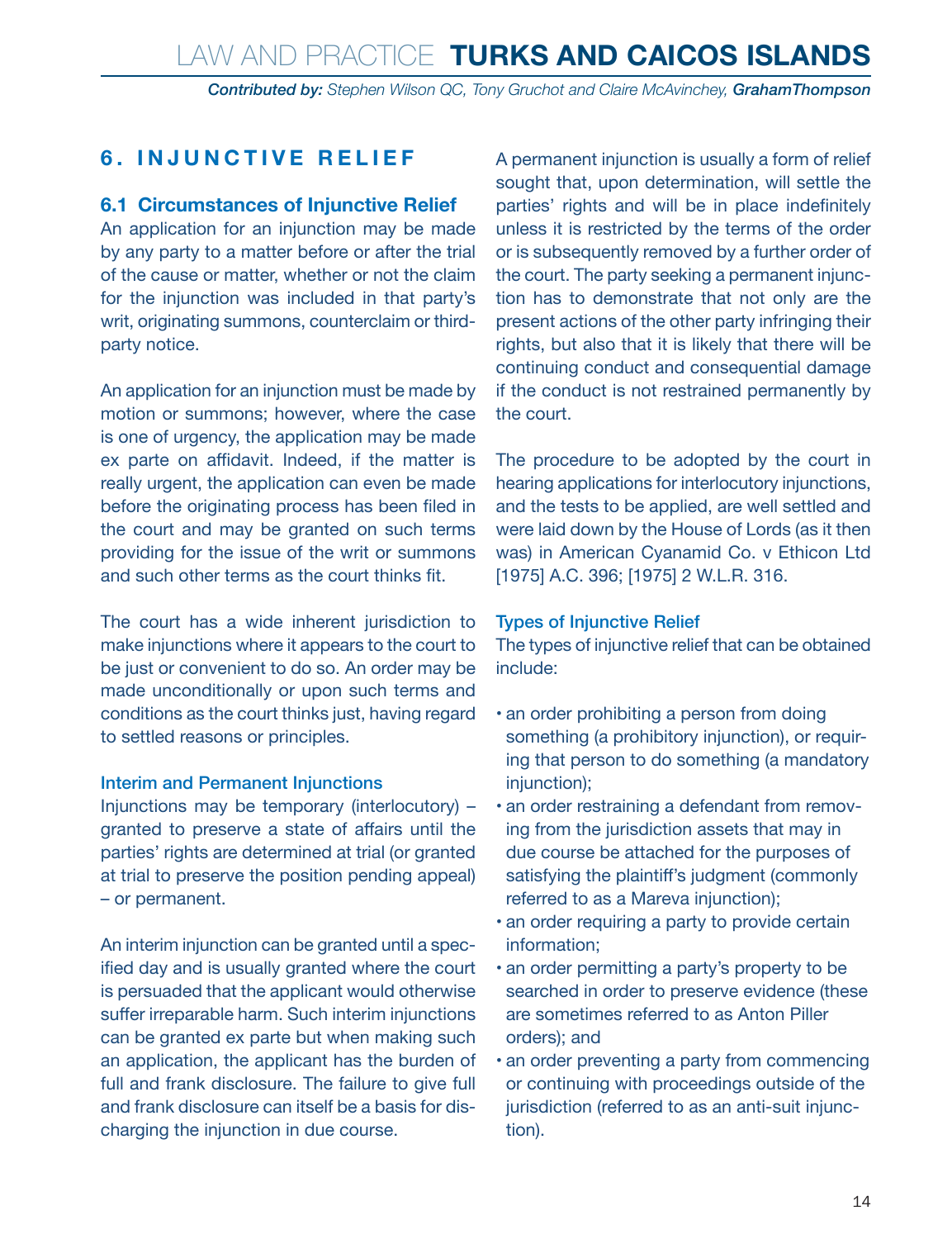<span id="page-14-0"></span>*Contributed by: Stephen Wilson QC, Tony Gruchot and Claire McAvinchey, GrahamThompson*

#### **6.2 Arrangements for Obtaining Urgent Injunctive Relief**

Urgent injunctive relief can be obtained within the same day and outside of court hours if circumstances genuinely require. A phone call to the Supreme Court Registry during working hours will generally secure an appointment before a Supreme Court judge. Documents such as affidavits, skeleton arguments and draft orders can be sent by email in the first instance with an undertaking to file at the Registry as soon as practicable. In circumstances of extreme urgency, including outside court hours, applications can be made by video link or over the phone.

Where time permits, the attorney representing the party seeking relief should draft:

- the originating process (assuming the application is being made in conjunction with the commencement of proceedings and not subsequent thereto) – usually a generally endorsed writ of summons setting out brief details of the nature of the claim and the relief sought;
- an affidavit sworn on behalf of the applicant setting out the nature of the relief sought, the evidential ground upon which the application is made and an explanation as to why the matter is urgent;
- • a draft order; and
- a skeleton argument setting out the legal basis underpinning the application.

#### **6.3 Availability of Injunctive Relief on an Ex Parte Basis**

Injunctive relief can be sought on an ex parte basis and, in the case of applications for Mareva injunctions and Anton Piller orders, usually is in order not to tip off the respondent that the application is being made.

In cases where notice would ordinarily be required but the application is being made on an urgent basis, the application may be made ex parte on notice. In other words, the respondent will be informed that the application is to be made but it will proceed whether the respondent appears or not. In these circumstances, if the respondent attends or is represented at the application, they have no obligation to say anything, which is usually the wiser course, but may make representations if it is thought that it will assist in defeating the application.

Generally, when an application has been made ex parte, the court will set a return date and require the applicant to issue a summons giving notice of the said date to the respondent. At that hearing the matter will be considered afresh on an inter partes basis with all sides being heard.

#### **6.4 Liability for Damages for the Applicant**

An order granting an interlocutory injunction may be made unconditionally or on such terms and conditions as the court thinks just. The longestablished practice (whether the application is made on notice or ex parte) is to make any interlocutory order subject to a condition in the form of the applicant's undertaking to pay damages to the respondent (or any other party adversely affected by the order) for any loss sustained by reason of the injunction if it subsequently transpires that it ought not to have been granted. The purpose of such damages is to put the person affected by the injunction in the same position (as best as money can) that they would have been in if the injunction had not been granted.

The giving of such an undertaking is usually sufficient security and generally no fortification of the same is required.

#### **6.5 Respondent's Worldwide Assets and Injunctive Relief**

The Supreme Court of the Turks and Caicos Islands can grant an injunction extending to the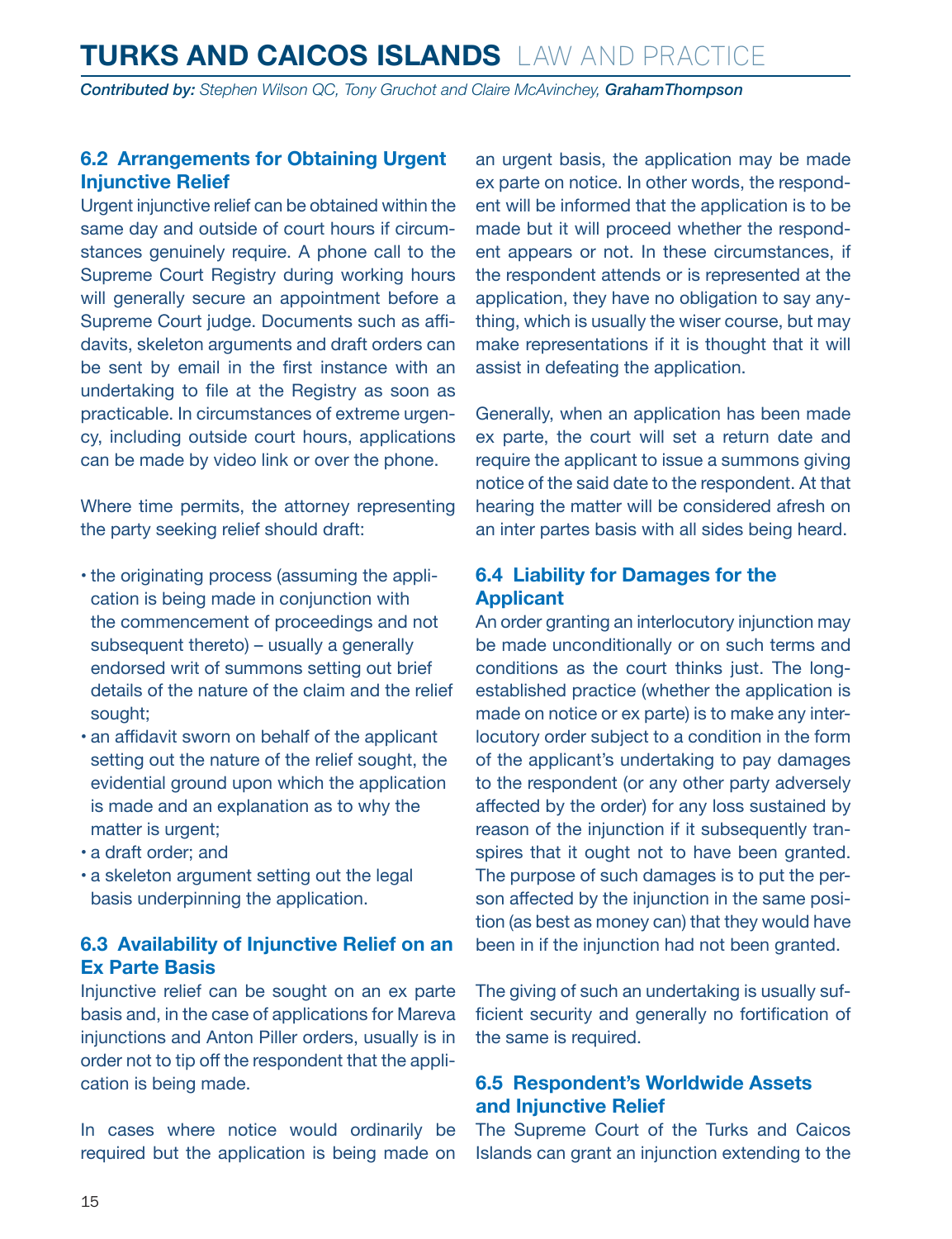*Contributed by: Stephen Wilson QC, Tony Gruchot and Claire McAvinchey, GrahamThompson*

<span id="page-15-0"></span>worldwide assets of the respondent, particularly if the respondent is within the jurisdiction and the Court is able to deliver a sanction on the defendant if its order should be breached.

To obtain such an order, an applicant must satisfy the Court that:

- they have a good, arguable case on a substantive claim over which the Court has jurisdiction;
- there are no assets, or insufficient assets, within the jurisdiction to satisfy their claim;
- there are assets outside the jurisdiction; and
- there is a real risk of dissipation or secretion of those assets so as to render any judgment that the applicant may obtain nugatory.

#### **6.6 Third Parties and Injunctive Relief**

A third party is bound by the terms of an injunction granted against a party as soon as the third party has notice of it, even though the respondent has not yet been served and does not know the order has been made. Where the third party is holder of an asset of the respondent (eg, their bankers), in many instances, the effectiveness of the injunction will depend as much on the restraining of the actions of the third party as those of the respondent. In an appropriate case, and in accordance with the relevant rules, a third party may be joined as a party to the action.

It tends to be more difficult to obtain such an order against a third party who is outside the jurisdiction, as the court tends to only grant orders that are effective and that can be enforced.

#### **6.7 Consequences of a Respondent's Non-compliance**

Where a person refuses, neglects, disobeys or otherwise fails to comply with the terms of an injunction, subject to the provisions of the Rules of the Supreme Court, the injunction order may be enforced by one or more of the following means.

- • With the leave of the Court, a writ of sequestration against the property of that person.
- • Where that person is a body corporate, with the leave of the Court, a writ of sequestration against the property of any director or other officer of the body.
- • Subject to the provisions of the Debtors Ordinance (Chapter 4.02), an order of committal against that person or, where that person is a body corporate, against any such officer.

Subject to exception in certain limited circumstances, it is a necessary prerequisite to enforcement of an injunction that a copy of the order has been served personally on the person required to do, or abstain from doing, the act in question; and, in the case of an order requiring a person to do an act, that copies have been so served before the expiry of the time within which they were required to do the act. Furthermore, there must be prominently displayed on the front of the copy of the order served on the respondent a warning that disobedience to the order would be contempt of court punishable by imprisonment or (in the case of an order requiring a body corporate to do, or abstain from doing, an act) punishable by sequestration of the assets of the body corporate and by imprisonment of any individual responsible.

Third parties who have knowledge of an injunction and who assist the respondent in breaching its terms are also liable to be held in contempt of court.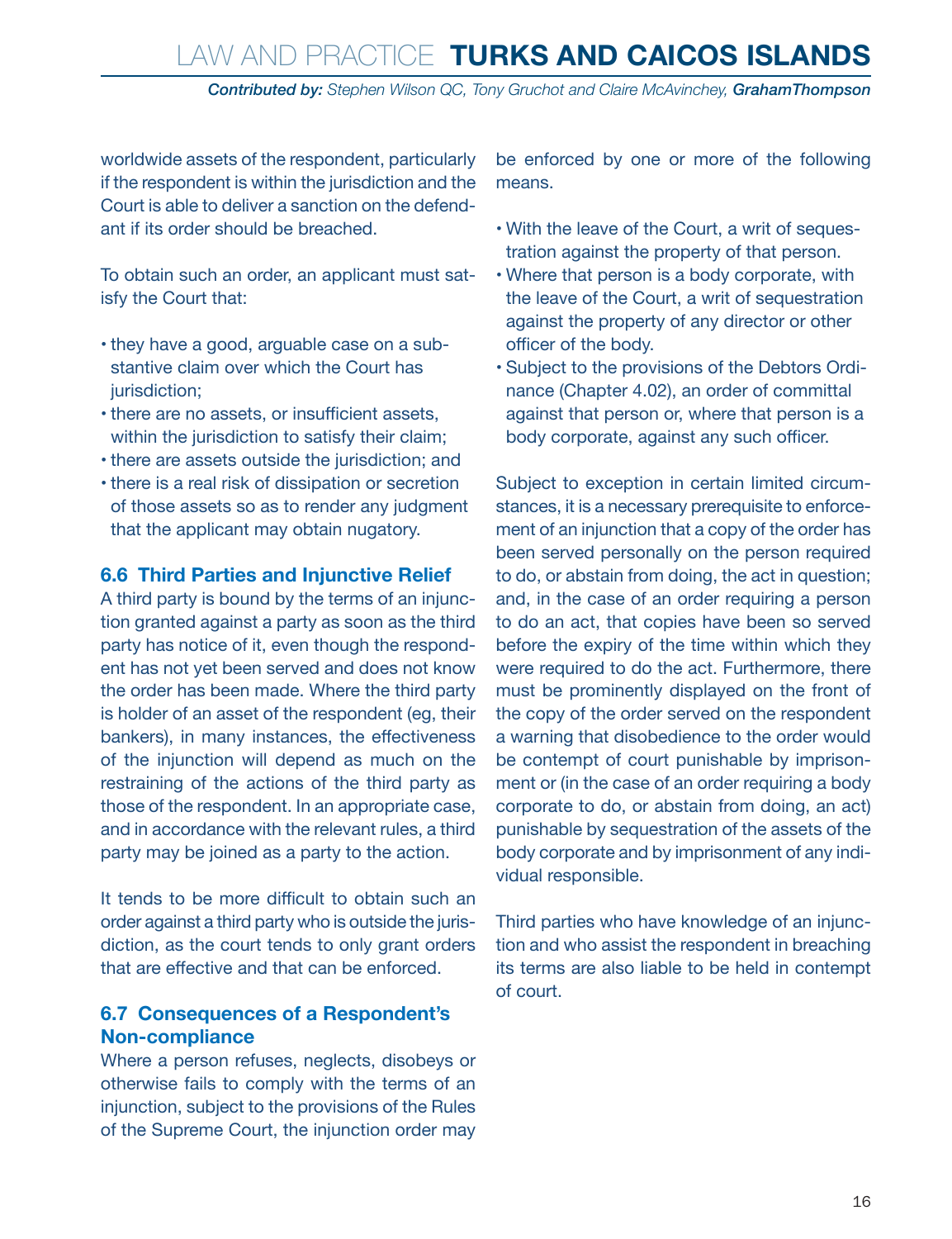<span id="page-16-0"></span>*Contributed by: Stephen Wilson QC, Tony Gruchot and Claire McAvinchey, GrahamThompson*

#### **7. TRIALS AND HEARINGS**

#### **7.1 Trial Proceedings**

In the normal course, a trial in the Turks and Caicos Islands of an action begun by writ will involve the following steps.

- • The plaintiff setting down of the action for trial.
- The defendant identifying to the plaintiff, at least 14 days before the date fixed for trial, those documents central to their case that they wish included in the trial bundle.
- The plaintiff lodging at least two clear days before the date fixed for trial a bundle for use of the judge.

Prior to the setting down of the action for trial, the parties will have exchanged written witness statements from each of the witnesses they intend to call to give evidence. Those witness statements are usually directed to stand as the respective witnesses' evidence in chief, though at trial the witness may be asked supplemental questions by counsel for the party calling them before being tendered for cross-examination. The adversarial system prevails and the evidence of the witness is tested by cross-examination. The party calling the witness may then re-examine the witness, though the scope of re-examination is limited. The same procedure is adopted for witnesses of fact and expert witnesses.

Once all the evidence has been heard by the court, each party is entitled to make its legal submissions and closing statements in respect of the respective merits of their cases. Submissions are generally put in writing and submitted to the court, with some oral submissions still allowed to supplement them.

#### **7.2 Case Management Hearings**

Applications for interlocutory relief are usually made in chambers and must be made by summons that must be served on the other party. Save in respect of certain applications where specific provisions apply, a summons must be served on every other party not less than two days before the day specified in the summons for the hearing of the application; it must be served within 14 days of its issue; and any evidence relied on in support of the application must be served with the summons. Applications of this nature almost always involve hearings at which the court hears oral argument, though in applications of substance, the parties' representatives are expected to lodge skeleton arguments in advance of the hearing.

At least one case management hearing (referred to in the Rules of the Supreme Court as a directions hearing) is required in an action begun by writ with a view to providing an occasion for the consideration by the court of the preparations for the trial of the action so that:

- all matters that must or can be dealt with on interlocutory applications and have not already been dealt with may, so far as possible, be dealt with; and
- • such directions may be given as to the future conduct of the action as appear best adapted to secure the just, expeditious and economical disposal thereof.

Standard directions may be agreed by the parties, not more than one month after the pleadings are deemed to be closed, provided that the only directions are as to the mode of trial and the time for setting down, in which case the action is to be set down within six months.

#### **7.3 Jury Trials in Civil Cases**

Pursuant to Section 15 of the Civil Procedure Ordinance (Chapter 4.01) (CPO), in every action,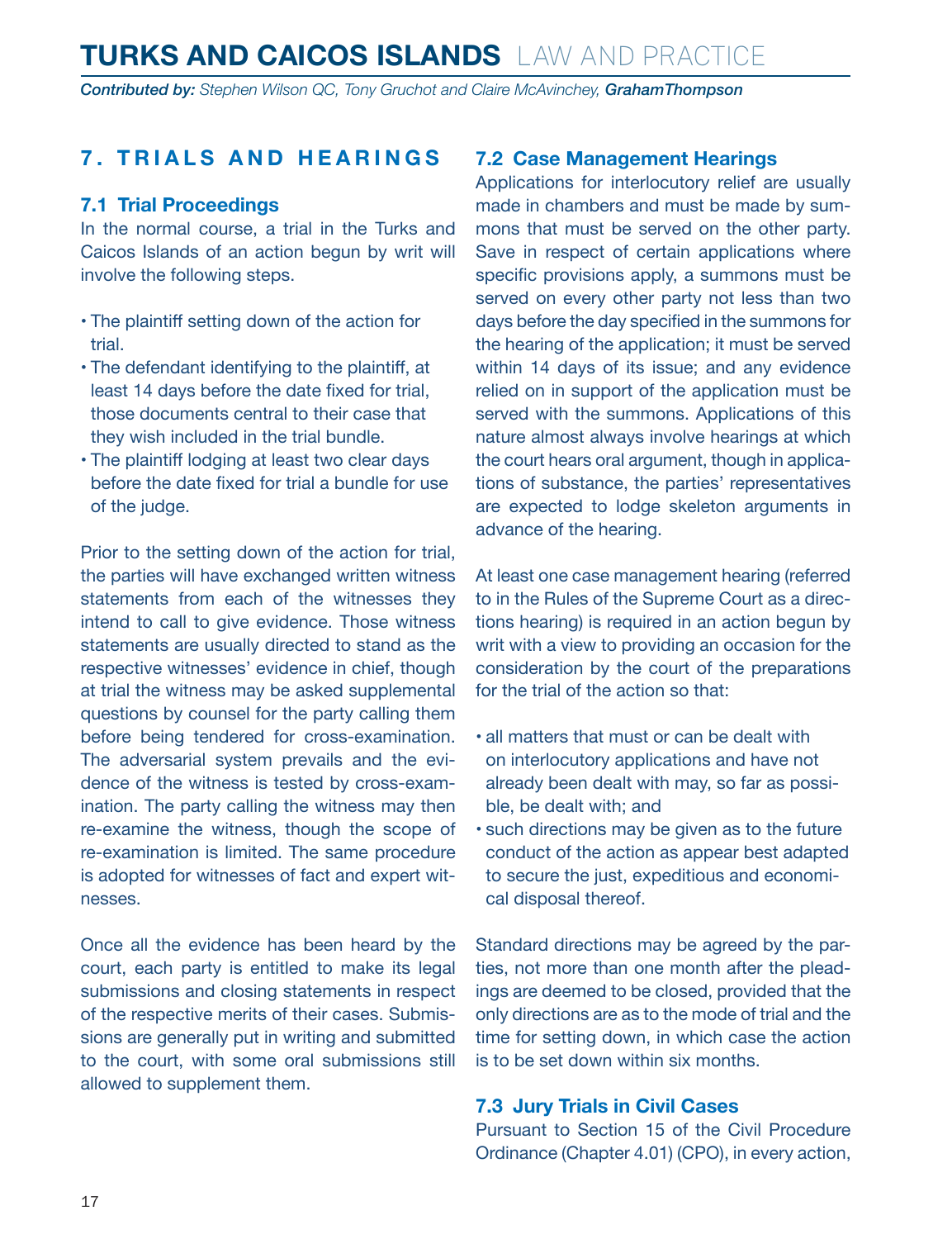*Contributed by: Stephen Wilson QC, Tony Gruchot and Claire McAvinchey, GrahamThompson*

<span id="page-17-0"></span>unless under the provisions of that ordinance a trial with a jury is ordered or either party has given notice of demand for a jury, the mode of trial shall be by a judge without a jury. An order for trial by jury in civil cases is rarely made, although technically still available to the parties. In considering whether to direct a trial without a jury of any action, the court will take into account whether the action, matter or issue requires any prolonged examination of documents or accounts, or any scientific or local investigation, which cannot in its opinion conveniently be tried with a jury.

#### **7.4 Rules that Govern Admission of Evidence**

The Evidence Ordinance (Chapter 2.06), the Evidence (Special Provisions) Ordinance (Chapter 2.07) and Order 38 of the Rules of the Supreme Court provide a framework in respect of the admissibility of evidence at trial and the procedure in connection with the use of evidence.

In summary, most evidence can be admissible, although the weight given to it may be negligible depending on the circumstances. The court will not admit prejudicial evidence where to do so is unfair to the other party. To that extent, hearsay evidence is divided into different classes and can usually be adduced by the service of requisite notice and counter-notice. As far as practicable, all questions concerning the giving of hearsay evidence should be dealt with and disposed of before the trial, but it would ultimately remain at the discretion of the court whether to allow such evidence if it does arise at the trial.

#### **7.5 Expert Testimony**

Expert testimony is permitted at trial subject to the court ruling that the relevant witness is qualified as, and accepted as, an expert. Experts' reports are required to be exchanged well in advance of the trial and experts are encouraged to meet with a view to determining what they can agree on and what matters they differ on. The number of experts a party can call, and the experts' respective disciplines, is determined at a directions hearing.

#### **7.6 Extent to Which Hearings Are Open to the Public**

As stated in **1.3 Court Filings and Proceedings**, the general rule is that hearings of trials are open to the public; there are circumstances in which a civil action may be held in camera and the public excluded. The test is whether public access would defeat the ends of justice, such as in cases in which particulars of a secret process must be disclosed. An application for the trial to be heard in camera because of privileged and confidential information that may arise in the evidence can be denied if the court, in the course of exercising its inherent jurisdiction, forms the view that the case is of fundamental importance and should be held in public. The court may give directions with a view to avoiding unnecessary reference to information that could be commercially damaging and where there would be no interference with the presentation of the case.

It is only recently that proceedings before the Supreme Court have started to be recorded and the court does not produce transcripts, though a party may request an electronic copy of the recording, from which it can arrange privately for a transcript to be prepared.

#### **7.7 Level of Intervention by a Judge**

Judges can, and usually do, intervene where it is appropriate; however, the level of intervention differs from judge to judge. A judge may feel it appropriate in certain circumstances to raise questions and issues with counsel for the parties in chambers – in the absence of any witness giving evidence and/or the parties themselves. Judges often indicate which way they are thinking in terms of an issue, though making it clear they have not made a final decision on the issue.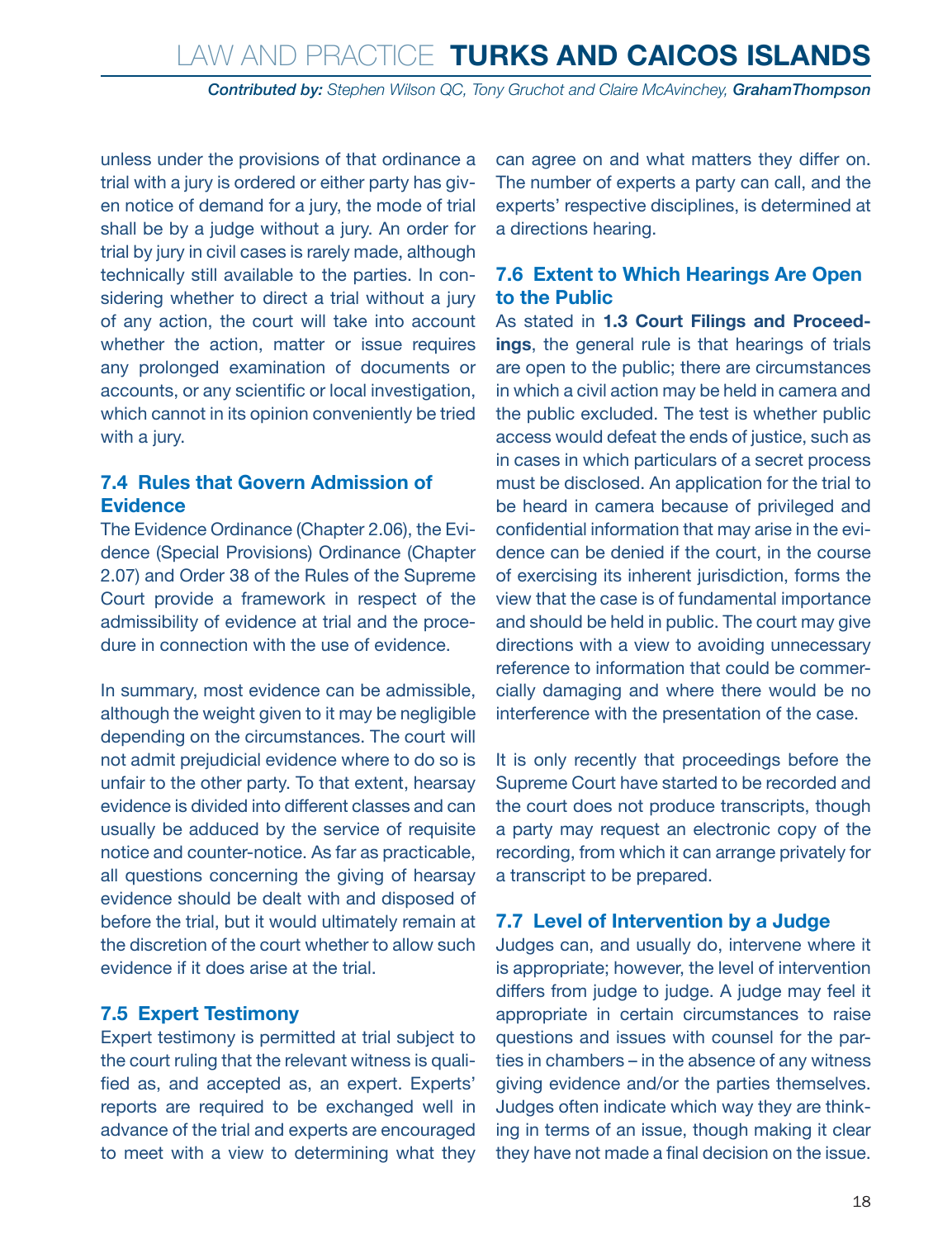<span id="page-18-0"></span>*Contributed by: Stephen Wilson QC, Tony Gruchot and Claire McAvinchey, GrahamThompson*

When witnesses are being questioned, judges sometimes intervene to ensure that they fully understand the evidence that is being given or where there has been an omission of evidence relating to facts that are relevant to the determination of the case.

Decisions and orders are far more likely to be given or made at the hearing of an interlocutory application; however, where the application involves detailed argument, particularly on the law, decisions will generally be reserved. Judgments following trials are usually reserved, though sometimes judges of the Supreme Court and the justices of appeal sitting in the Court of Appeal will give their decision with written reasons to follow.

Arguments as to costs are generally heard after the decision and the reasons for the same have been communicated to the parties.

#### **7.8 General Timeframes for Proceedings**

Much depends on the nature of the action, the level of discovery involved, the number of interlocutory skirmishes and interim appeals, whether expert evidence is required, whether overseas counsel are instructed, and the desire of one or more of the parties to have the matter tried. However, in most civil/commercial cases, if the parties are diligent and follow the timetable set out in the rules of court for the service of pleadings; the automatic directions pertaining to discovery; and the "usual" directions relating to witness statements, experts' reports, setting down and the preparation of the trial bundle, the trial of an action can take place within eight to 12 months of its commencement – or sooner if the subject matter justifies an expedited trial. The more typical scenario is between one and two years to trial, although this can be cut if the issue is relatively straightforward and the parties wish for an early hearing.

#### **8. SETTLEMENT**

#### **8.1 Court Approval**

Parties to civil litigation in the Turks and Caicos Islands are always at liberty to resolve their dispute at any time and do not necessarily need the approval of the court, save in specific circumstances where a child or protected party is involved.

A plaintiff in an action begun by a writ may, without the leave of the court, discontinue the action or withdraw any particular claim not later than 14 days after service of the defence; however, if a party wishes to discontinue an action, claim or counterclaim at a later stage, the leave of the court is required. There are generally costs consequences when discontinuing an action.

#### **8.2 Settlement of Lawsuits and Confidentiality**

It is open to the parties to agree that the terms of any settlement and indeed the fact of the same together with the negotiations resulting therein should remain confidential. Save in respect of those settlements for which the court's approval is required, the terms of settlement do not need to be communicated to the court, and the parties may enter into their own agreement and obtain what is known as a Tomlin order or simply ask the court to discontinue or dismiss the proceedings with no further order. To that extent, the settlement of the lawsuit will remain confidential.

#### **8.3 Enforcement of Settlement Agreements**

Settlement agreements are contracts, the breach of which will give rise to a claim for breach of contract enforced by way of fresh proceedings. In order to avoid the need for this, parties generally put the terms of settlement in a schedule to a Tomlin order, which means that the underlying action is stayed, save for the enforcement of the terms of settlement. This means that in the event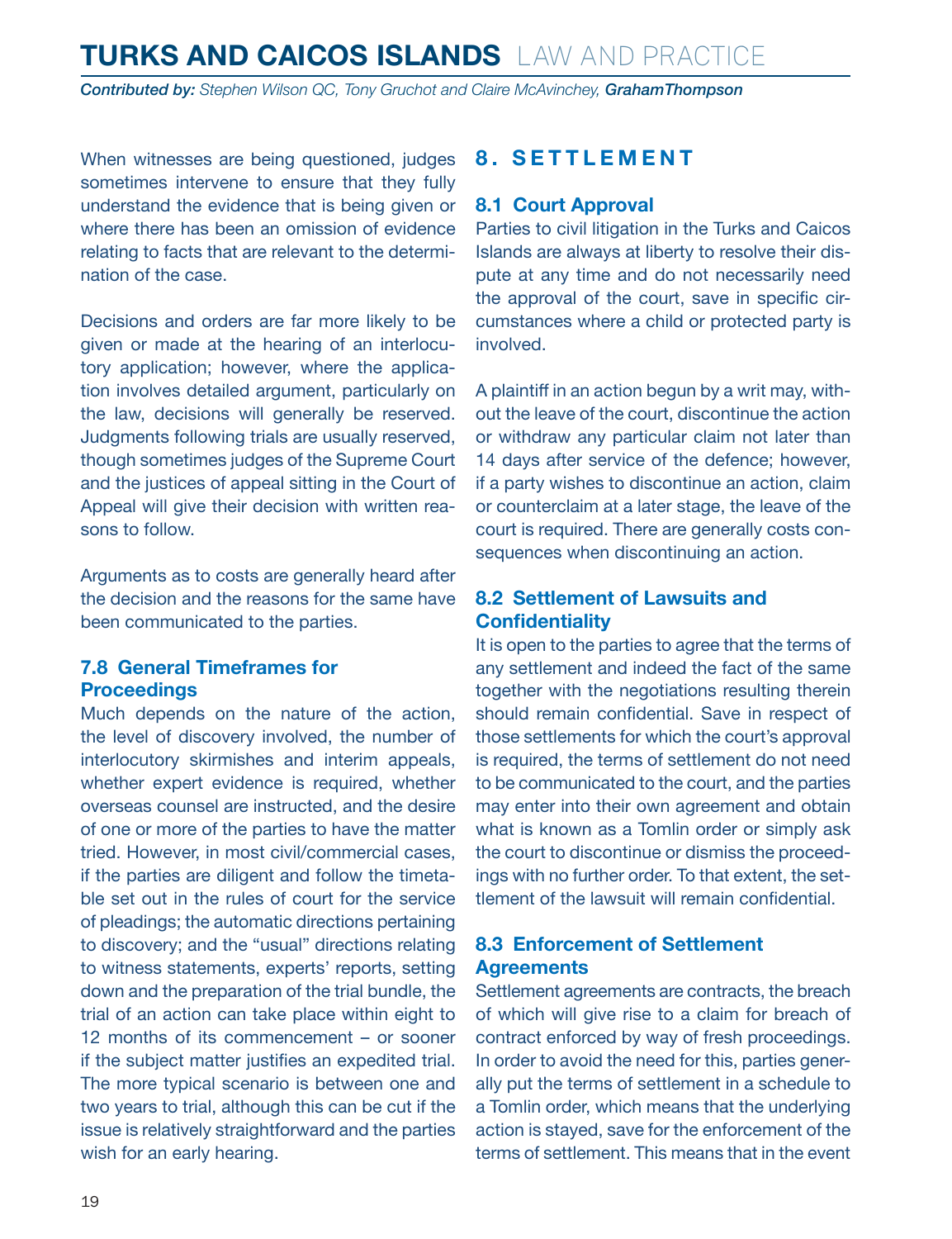*Contributed by: Stephen Wilson QC, Tony Gruchot and Claire McAvinchey, GrahamThompson*

<span id="page-19-0"></span>of a breach of the settlement terms by one party, the other may enforce them by applying to the court that made the consent order by way of a summons in the original action.

#### **8.4 Setting Aside Settlement Agreements**

As stated above, settlement agreements are contracts and thus may be set aside on the same basis as any other contract. For example, allegations of fraud or undue influence could be made, but unless the settlement agreement was part of a Tomlin order, a new action would need to be commenced seeking the declaration of invalidity.

#### **9 . D A M A G E S A N D JUDGMENT**

#### **9.1 Awards Available to the Successful Litigant**

It is not possible in a guide of this nature to set out in detail all the remedies open to a successful party in civil/commercial litigation – entire textbooks are devoted to this – but there are many awards and orders that may be sought depending on the nature of the dispute and the issues between the parties.

The most common relief sought before the Turks and Caicos Islands courts is payment of money, whether it be repayment of a debt, damages or restitution.

Equitable remedies – such as injunctions, specific performance, declaratory relief, rectification, rescission, accounts and enquiries – are also available.

In actions relating to companies, the Companies Ordinance 2017 and the Insolvency Ordinance provide statutory relief to aid, amongst others, directors, prejudiced members, unpaid creditors, and the company itself in the form of, amongst other things:

- the appointment of an interim supervisor;
- the appointment of a receiver;
- the appointment of an administrator;
- the appointment of a liquidator; and
- an order for the sale of a party's shares in the company.

#### **9.2 Rules Regarding Damages**

The general rule regarding damages is that they should be compensatory only; that is, awarded to compensate a party for its loss and to put the party into the same position, or as near to it as possible, if, in the case of a contract, there had not been a breach or, in the case of a tort, the wrongful act had not been committed or the proper act had not been omitted.

Subject to the compensatory principle, there is no limit on the amount of damages that may be awarded unless the parties have, by way of contract, agreed a maximum amount that can be claimed, though it should be noted that a party claiming damages is under an obligation to mitigate their loss and to take reasonable steps to do so.

Punitive damages are not available under Turks and Caicos Islands law, which, like English law, has always rejected the notion that any damages payable should be paid as a penalty.

In very limited circumstances, exemplary or aggravated damages can be claimed so long as these are specifically pleaded together with the facts relied upon. Such awards are only made in three categories of cases, as set out by the House of Lords (as it then was) in the case of Rookes v Barnard [1964] AC 1129. The three categories are: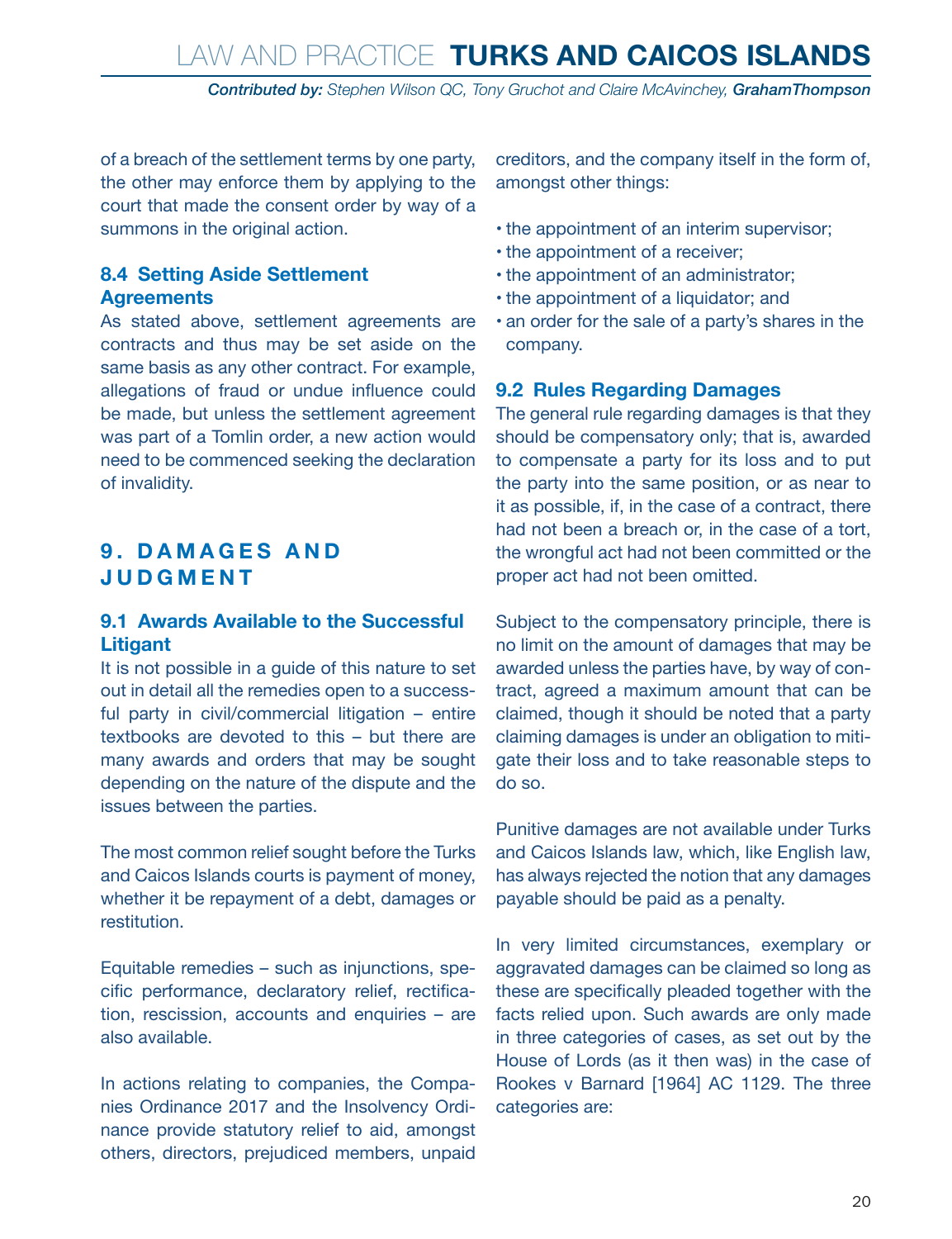<span id="page-20-0"></span>*Contributed by: Stephen Wilson QC, Tony Gruchot and Claire McAvinchey, GrahamThompson*

- • oppressive, arbitrary or unconstitutional actions by the servants of government;
- • where the defendant's conduct was calculated to make a profit for themselves; and
- • where a statute expressly authorises the same.

#### **9.3 Pre- and Post-Judgment Interest**

By Section 19(2) of the CPO, subject to rules of court, in proceedings before the Supreme Court for the recovery of a debt or damages the Court may include in any sum for which judgment is given simple interest at such rate as the Court thinks fit or as rules of court may provide, on all or any part of the debt or damages in respect of which judgment is given, or payment is made before judgment, for all or any part of the period between the date when the cause of action arose and:

- in the case of any sum paid before judgment, the date of the payment; and
- in the case of the sum for which judgment is given, the date of the judgment.

In certain cases, the Court may award equitable interest, which is compounded at such rests as the Court thinks fit.

By Section 20 of the CPO, subject to any contract between the parties providing for a higher rate of interest on a debt, all judgments for the payment of money shall carry interest from the date when the judgment is entered until it is satisfied, or so much of it as is outstanding from time to time, at such rate as may be prescribed by rules of court, or in default of such prescription, at the rate of 6% per annum. The default rate of 6% per annum presently applies.

#### **9.4 Enforcement Mechanisms of a Domestic Judgment**

Judgment for a sum of money payable on a certain date may be enforced by several means, which are cumulative and not alternatives, and include:

- a writ of seizure and sale expressed in the general form of a direction to the courtappointed bailiff to seize in execution such goods of the judgment debtor that may be sufficient to satisfy the amount of the judgment debt, together with interest and the costs of execution, including the bailiff's costs and charges;
- garnishee proceedings, whereby proceedings are issued against a third party who owes a debt to the judgment debtor – this can include money held by a financial institution for the judgment debtor;
- a charging order, which creates a charge in favour of the judgment creditor over certain of the judgment debtor's assets;
- the appointment of a receiver by way of equitable execution;
- the appointment of a liquidator;
- an order for committal: and
- a writ of sequestration.

#### **9.5 Enforcement of a Judgment from a Foreign Country**

Although the laws of the Turks and Caicos Islands include the Overseas Judgments (Reciprocal Enforcement) Ordinance (Chapter 4.01), which makes provision for the enforcement in the Turks and Caicos Islands of foreign judgments, the Governor has not issued any order extending the provisions of that Ordinance to any overseas country, with the result that the means by which a foreign judgment is enforced in the Turks and Caicos Islands is to issue fresh proceedings before the courts here suing on the foreign judgment and then to seek summary judgment within the action on the basis that there is no defence to the claim.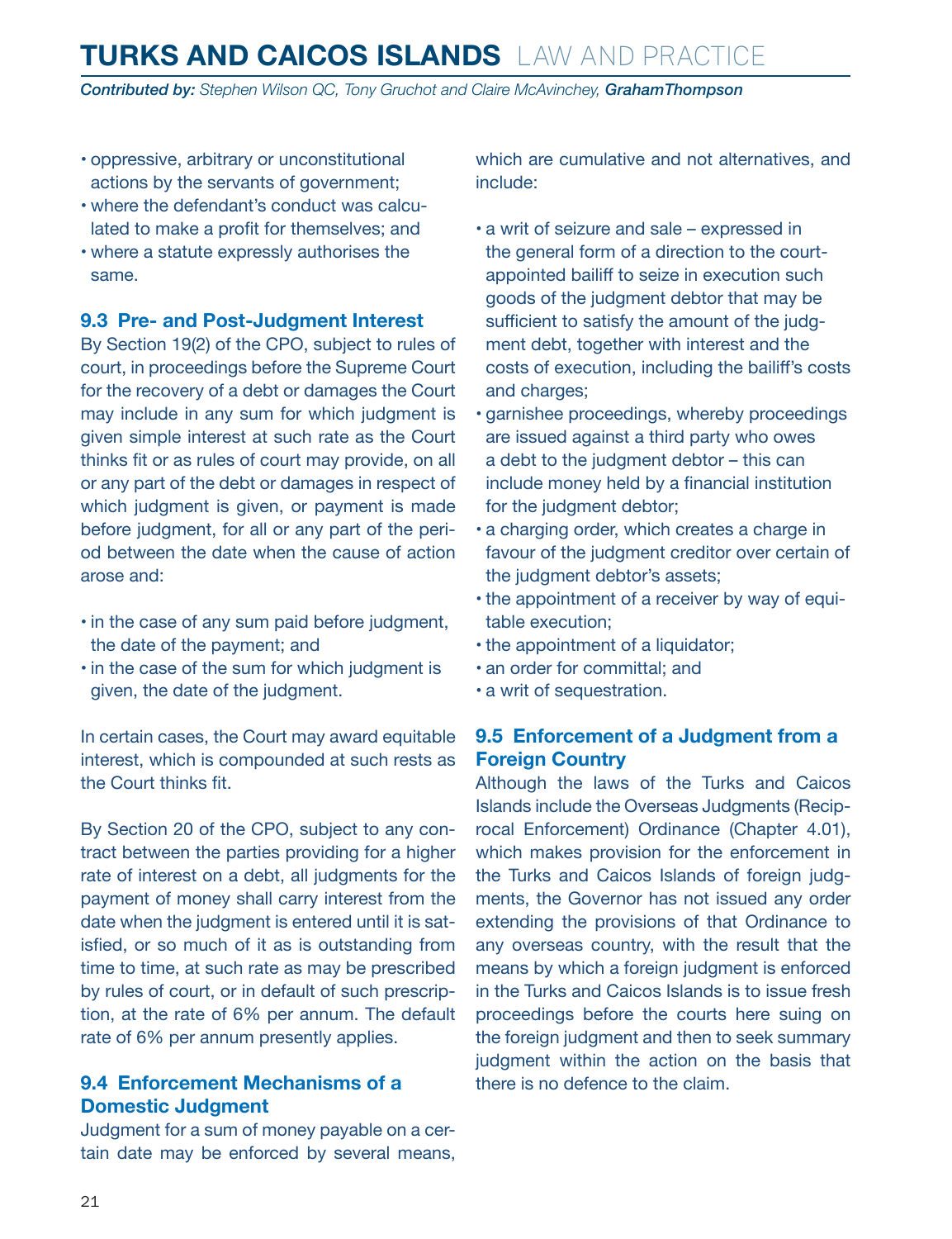*Contributed by: Stephen Wilson QC, Tony Gruchot and Claire McAvinchey, GrahamThompson*

#### <span id="page-21-0"></span>**10. APPEAL**

#### **10.1 Levels of Appeal or Review to a Litigation**

Appeals from decisions, orders and judgments of the Magistrate's Court and other tribunals and inferior courts (save for the Labour Tribunal, appeals from which are made directly to the Court of Appeal) are made to the Supreme Court.

Decisions, orders and judgments of the Supreme Court may be appealed to the Court of Appeal, leave to appeal having been obtained if it is required.

From the Court of Appeal, an appeal lies in certain circumstances (set out in **1.2 Court System**) to Her Majesty in Council.

There is also the right to apply for judicial review, by which the Supreme Court exercises its supervisory jurisdiction over the proceedings and decisions of inferior courts, tribunals or other persons or bodies that perform public duties or functions.

#### **10.2 Rules Concerning Appeals of Judgments**

The rules concerning appeals from the Magistrate's Court to the Supreme Court are set out in Part XIV of the Magistrate's Court Ordinance (Chapter 2.03) and, in the case of appeals from decisions of the Magistrate's Court exercising its civil jurisdiction, in Order 55 of the Rules of the Supreme Court – which also deals with every other appeal that, by or under an enactment, lies to the Supreme Court from any court, tribunal or person (other than an appeal from the Magistrate's Court in a criminal matter).

Appeals from the Supreme Court to the Court of Appeal are governed by the Court of Appeal Ordinance (Chapter 2.01) and the Court of

Appeal (Practice and Procedure) Rules, which provide that the Court of Appeal Rules of the Bahama Islands shall apply mutatis mutandis to appeals from the Supreme Court of the Turks and Caicos Islands.

Generally, when a party in a civil action is dissatisfied with a decision, order or judgment, they have a general right of appeal in relation to final orders made against them; however, in the case of interlocutory orders made by the Supreme Court, they must obtain leave to appeal to the Court of Appeal. If the Supreme Court refuses to grant leave, an application for leave to appeal may be made to the Court of Appeal.

#### **10.3 Procedure for Taking an Appeal**

An appeal from the Magistrate's Court to the Supreme Court must be made within five days after the day on which the Magistrate has given their decision and is made by the appellant serving a notice in writing on the Magistrate and on the other party of their intention to appeal and also the general grounds of their appeal, and the appellant must enter into satisfactory security before the Magistrate for the due prosecution of the appeal in the Supreme Court.

An appeal from the Registrar to a Judge of the Supreme Court is brought by serving – on every other party to the proceedings in which the judgment, order or decision was given or made – a notice to attend before the judge on a day specified in the notice and, unless the Court otherwise orders, the notice must be issued within five days after the judgment, order or decision appealed against was given or made and served not less than two clear days before the day fixed for the hearing.

In the case of appeals from the Supreme Court to the Court of Appeal, the appellant must do the following.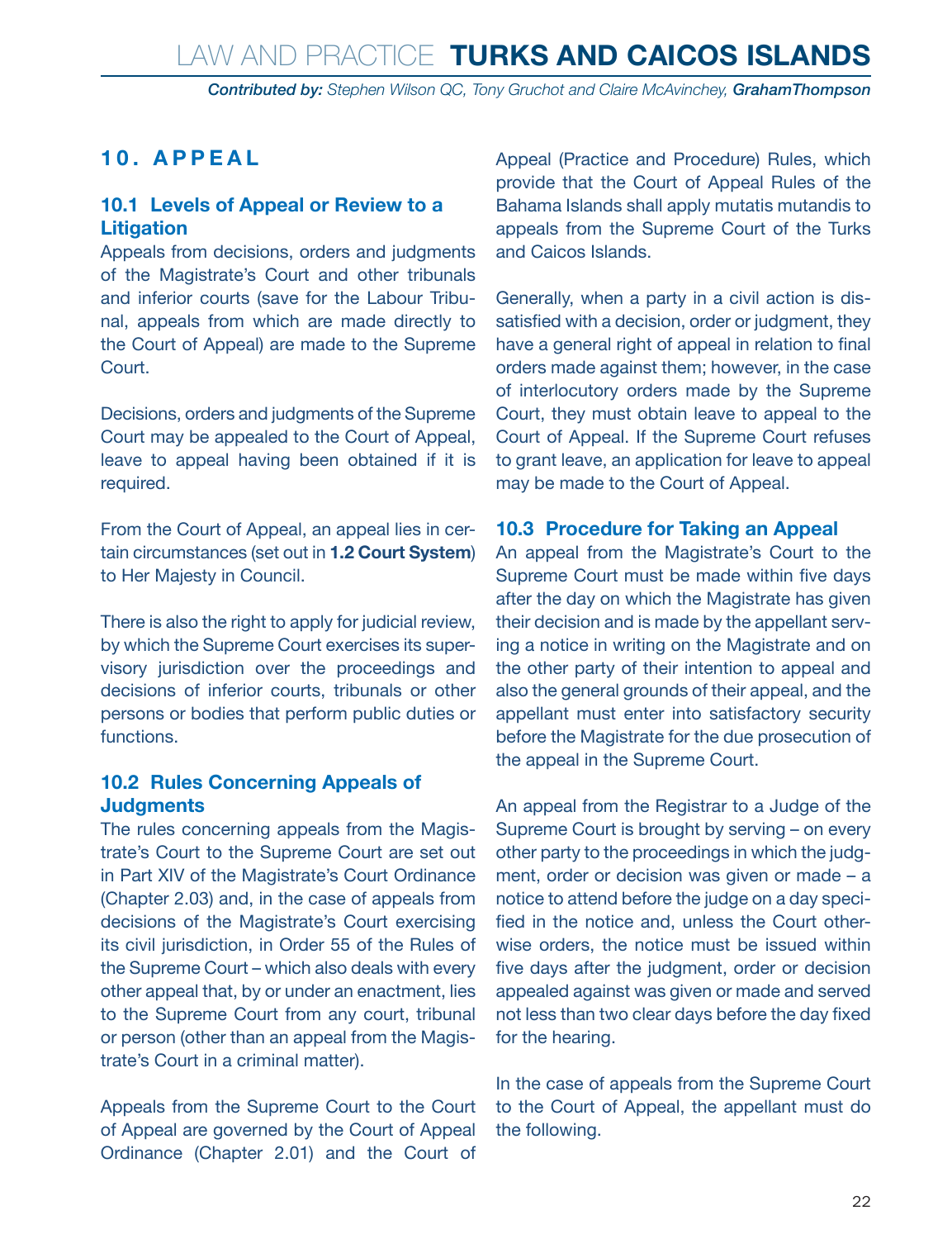<span id="page-22-0"></span>*Contributed by: Stephen Wilson QC, Tony Gruchot and Claire McAvinchey, GrahamThompson*

- • Give notice in writing, within 28 days of the judgment, decree or order from which the appeal is made, to the Registrar of the Supreme Court, and to the opposite party or parties in the action, of their intention to appeal and the general grounds of their appeal.
- • File and serve a notice of appeal within the following periods (calculated from the date on which the judgment or order of the court below was signed, entered or otherwise perfected); that is to say:
	- (a) in the case of an appeal from an interlocutory order, 14 days; and
	- (b) in any other case, six weeks.

#### **10.4 Issues Considered by the Appeal Court at an Appeal**

An appeal to the Supreme Court from the Magistrate's Court – and every other court, tribunal or person from which an appeal lies to the Supreme Court – shall be by way of rehearing.

An appeal from the Supreme Court to the Court of Appeal is by way of a review and the Court of Appeal is usually constrained to have before it only the evidence that was before the lower court. The Court of Appeal is tasked with determining if the trial judge erred in such a way that it is appropriate to alter the trial judge's decision or send the matter back for rehearing. If the judge in the lower court has been given a discretion and has exercised it, the exercise of that discretion cannot be overturned simply because the Court of Appeal might exercise its discretion in a different way. The appellant has to demonstrate that the exercise of the discretion was unreasonable and that the trial judge took into account something that they should not have taken into account, or failed to take into account something that they should have. New arguments on the law may be allowed at the discretion of the Court of Appeal.

#### **10.5 Court-Imposed Conditions on Granting an Appeal**

As stated in **10.3 Procedure for Taking an Appeal**, a party appealing from the Magistrate's Court to the Supreme Court is required to enter into security for the due prosecution of the appeal.

When granting leave to appeal, the relevant court can impose conditions. If there is money due and owing to a party, the court can require the appellant to pay the money into court. The court can make orders preventing the sale or disposal of property pending the hearing of the appeal.

#### **10.6 Powers of the Appellate Court after an Appeal Hearing**

In the case of an appeal to the Supreme Court from an inferior court, tribunal or person, the Court may give any judgment or decision or make any order that ought to have been made by the court, tribunal or person and make such further or other order as the case may require, or may remit the matter with the opinion of the Court for rehearing and determination by it.

The Court of Appeal has jurisdiction to determine appeals from any judgment or order of the Supreme Court given or made in civil proceedings, or to order a new trial if the Court thinks fit, and, for all purposes of and incidental to the hearing and determination of any such appeal and the amendment, execution and enforcement of any judgment or order made thereon, the Court shall, subject as aforesaid, have all the powers, authority and jurisdiction of the Supreme Court. The Court of Appeal shall not alter or reverse a judgment or order of the Supreme Court in any case in which the Court is satisfied that the effect of the judgment or order is to effect substantial justice between the parties.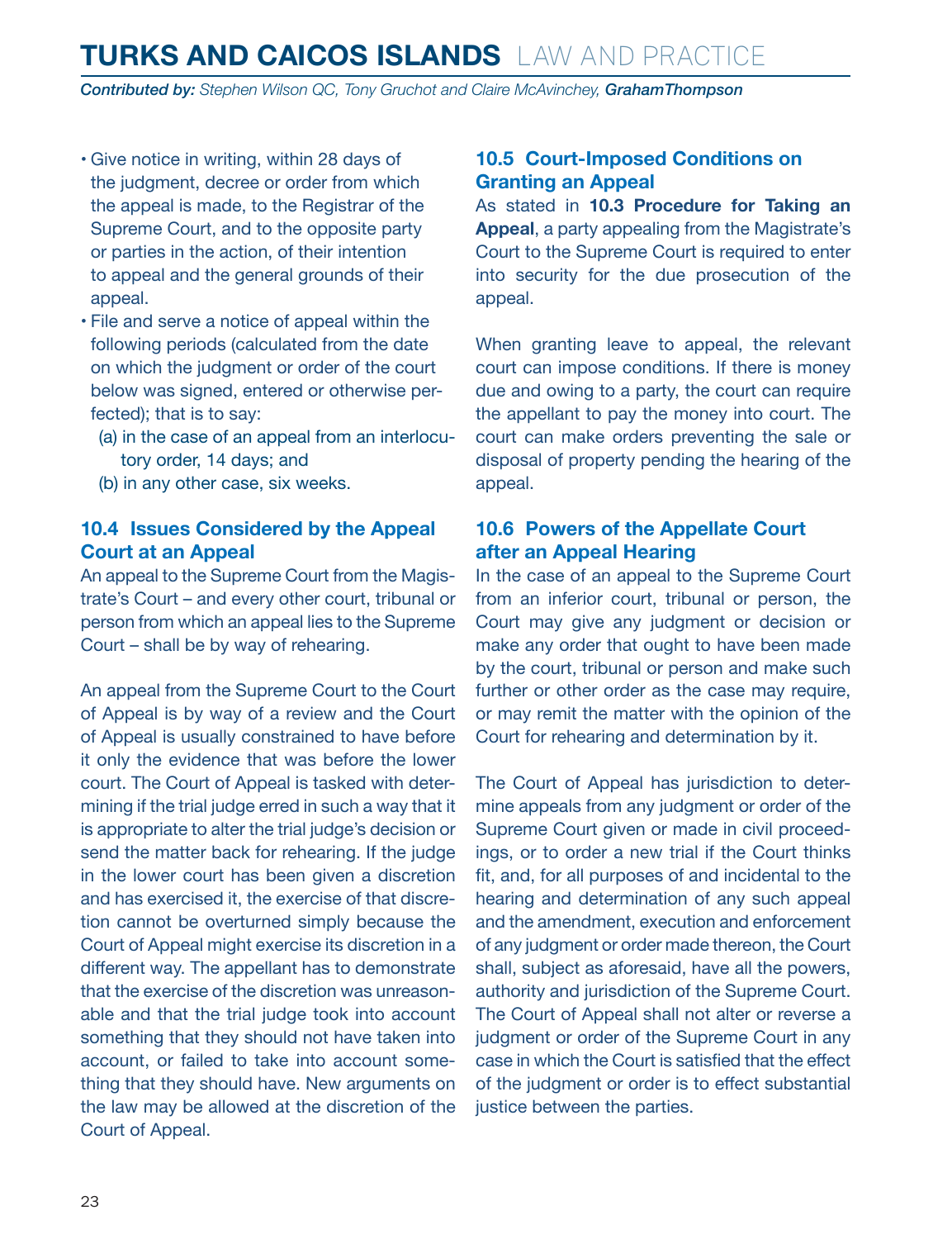*Contributed by: Stephen Wilson QC, Tony Gruchot and Claire McAvinchey, GrahamThompson*

<span id="page-23-0"></span>The relevant appellate court may also, at the time of its decision, make any orders relating to the payment of costs and interest that may have the effect of reversing any previous orders made in the course of the litigation.

#### **11. COSTS**

#### **11.1 Responsibility for Paying the Costs of Litigation**

The party seeking to bring a claim, make an application within an action, or file any affidavit to be used as evidence therein, is required to pay the applicable court fee. As parties progress through litigation, each party normally pays its own expenses and attorney's fees.

Interlocutory orders may be made during the litigation, which order one party or another to pay the other party's costs associated with the interlocutory application but, unless the order is made in terms that the party against whom costs were ordered must pay them "forthwith" (allowing them to seek taxation of the costs then and not have to wait until judgment has been given in the action), the usual order is to preserve the status quo until the end of the litigation.

#### As stated in **4.6 Costs of Interim Applications/**

**Motions**, the usual rule regarding costs is that they follow the event. Costs are usually awarded on the "standard" basis, which means that the party in whose favour the costs award is made, when seeking to recover those costs, must show that the costs claimed were reasonably incurred.

Unless the amount of costs to be recovered by the successful party can be agreed with the other party, the party to litigation in the Supreme Court seeking to recover its costs must apply to the Court for what is known as "taxation" – essentially a court assessment of the costs claimed. That process allows the paying party to challenge the costs sought to be recovered.

In limited circumstances, a party may be ordered to pay costs to be taxed on the indemnity basis. This means the burden of proof moves to the paying party to show that costs claimed were unreasonably incurred. An order for indemnity costs usually allows the beneficiary of such an order to recover close to the full amount expended.

#### **11.2 Factors Considered when Awarding Costs**

The starting point is that costs follow the event (ie, the winner is normally awarded their costs); however, the court always retains a discretion.

There are many factors on which a judge can exercise their discretion so as not to give the winner their costs, including:

- whether the overall winner won on every issue, or lost on some;
- the way in which the successful party conducted itself; and
- whether the losing party had made any payment into court or settlement offer prior to, or during, the litigation.

If a successful party has obtained judgment for a sum of money, that party may nevertheless be deprived of its costs – and in some cases forced to pay the losing party's costs – if the amount awarded is equal to, or less than, a payment into court made by the defendant.

#### **11.3 Interest Awarded on Costs**

Once the amount payable to a party in respect of costs has been determined (whether by agreement or following taxation), the costs form part of the judgment and interest may be awarded on the same at the judgment rate (6% per annum).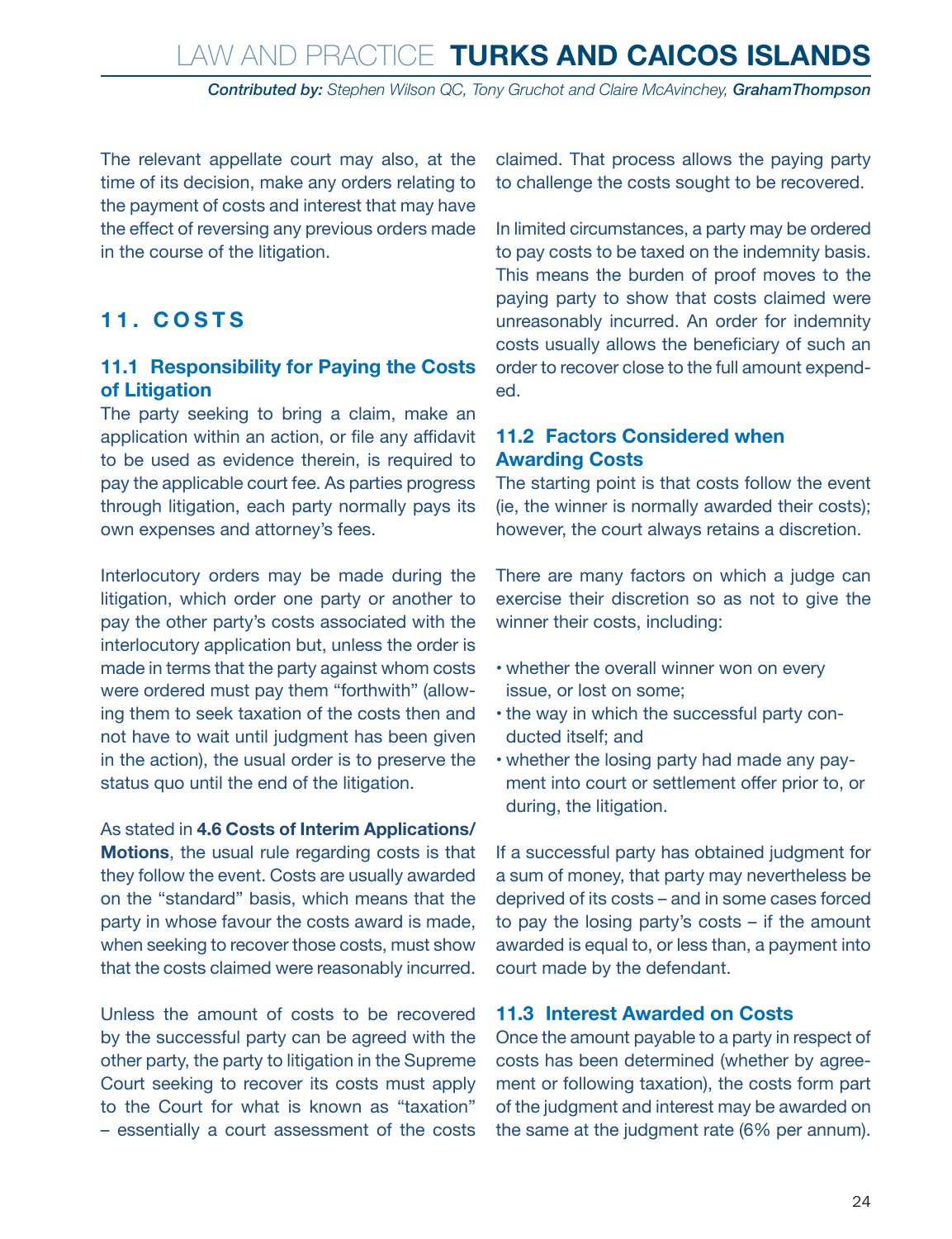<span id="page-24-0"></span>*Contributed by: Stephen Wilson QC, Tony Gruchot and Claire McAvinchey, GrahamThompson*

Interest runs from the date of the judgment until the costs are paid.

#### **12. ALTERNATIVE DISPUTE RESOLUTION (ADR)**

#### **12.1 Views of ADR within the Country**

Though some domestic contracts include mediation and/or arbitration clauses, the arbitration agreements are usually inadequately drafted and a culture of ADR is yet to become established in the Turks and Caicos Islands. Indeed, the Arbitration Ordinance (Chapter 4.08) came into force ten years before the UNCITRAL Model Law was adopted by the United Nations Commission on International Trade Law and is as sparse in its provisions as the Arbitration Act 1889 of England and Wales. The law in the Turks and Caicos Islands regarding arbitration therefore remains much the same as it was in England and Wales before the Arbitration Act 1934.

#### **12.2 ADR within the Legal System**

Traditionally, the legal system in the Turks and Caicos Islands did very little, if anything, to promote ADR, though parties to divorce or other family proceedings often agreed to seek to resolve their differences through informal mediation. As of 15 October 2021, the new Court-Connected Mediation Rules 2021 (the "Mediation Rules") came into operation. The Mediation Rules were issued by the Chief Justice with the stated overriding objective of "dealing with cases justly" and recognising the "duty of the court to promote settlement or reconciliation wherever possible". The Mediation Rules apply to all proceedings in the Magistrate's and Supreme Courts save for insolvency proceedings, noncontentious probate proceedings and such other proceedings in the Supreme Court as may be identified by the Chief Justice not to be suited to mediation from time to time.

Parties may be referred to mediation by the Registrar, Magistrate or Judge. In making a referral, the following matters may be considered:

- the relationship between the parties;
- the willingness of the parties to resolve their dispute by a collaborative process;
- the number of parties;
- the complexity of the issues in the suit; and
- • whether the mediation, rather than litigation, will be more beneficial to the parties as they seek to resolve their dispute.

Suitably qualified mediators may apply to the Registrar of the Supreme Court for appointment as court-connected mediators by the Mediation Committee. In order to be considered for placement on the roster, applicants need to provide evidence:

- of having satisfactorily completed the training for mediators leading to certification by the University of the West Indies;
- that they are a fit and proper person; and
- that they do not hold a criminal conviction involving fraud or other dishonesty.

Mediators whose training and certification was obtained in another jurisdiction may apply to the Chief Justice for inclusion in the roster. The Chief Justice shall refer the application to the Mediation Committee with her advice.

Mediators are bound by a Code of Conduct set out in the First Schedule to the Mediation Rules and must be wholly independent and impartial.

Parties or counsel in a complex case may apply for their case to be mediated by co-mediators. In fact, as the new service is being rolled out, all the mediations will be mediated by co-mediators for the first three months, with one of those mediators being experienced and appointed from outside the jurisdiction.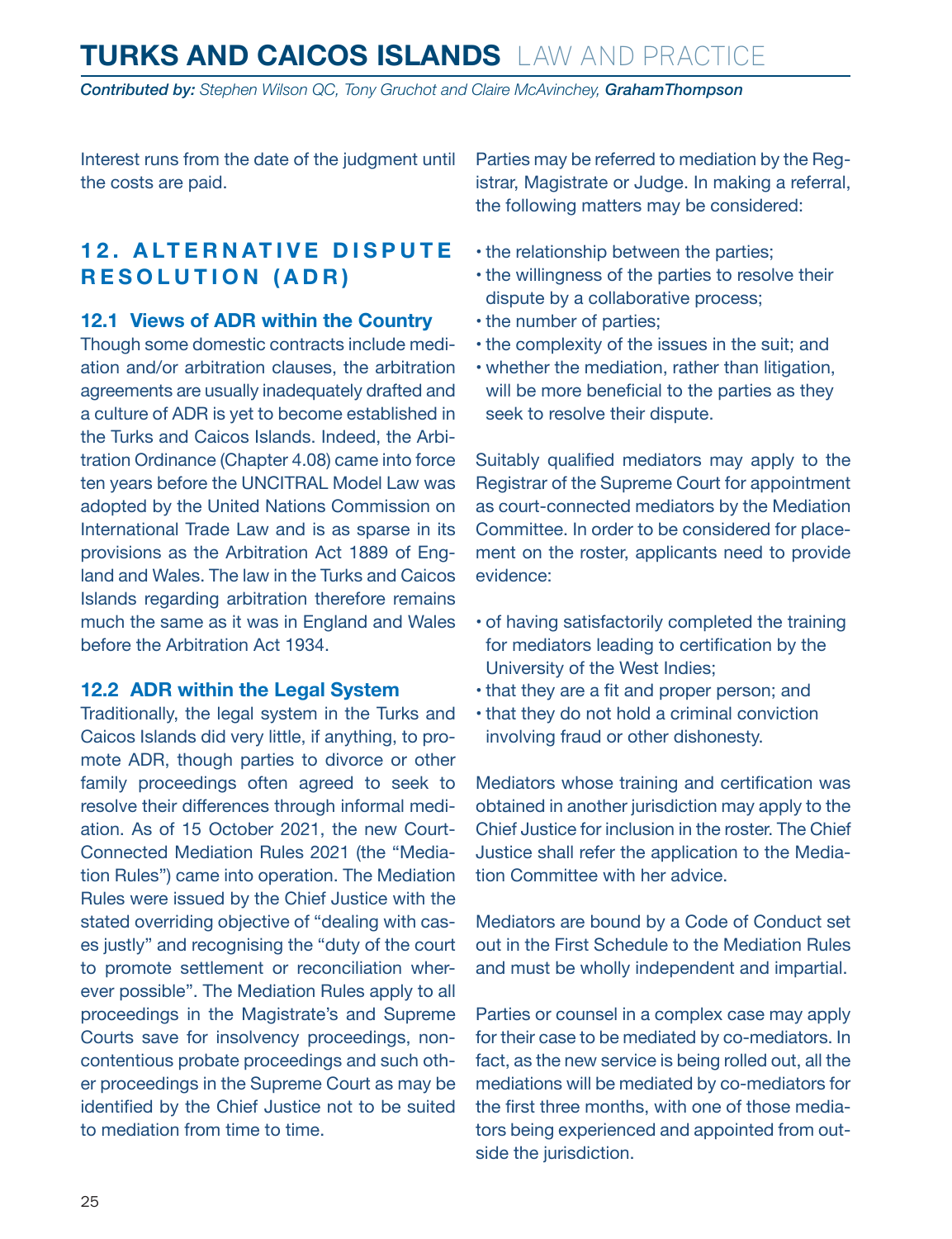*Contributed by: Stephen Wilson QC, Tony Gruchot and Claire McAvinchey, GrahamThompson*

#### <span id="page-25-0"></span>Referral by Registrar

Any party to the proceedings may request a referral after the filing and service of the claim/ defence, as the case may be, and the Registrar may make a Referral Order to send the file to the ADR Administrator.

A Registrar's Referral Order will be made before the file is first placed before the Magistrate/ Judge.

Even absent a request for a referral by either party, the Registrar/Clerk of Court must invite the parties to a pre-proceedings case management meeting to discuss the possibility of the dispute being resolved through mediation.

#### Referral by the Court

Where proceedings have commenced, a Judge or Magistrate may, in performing case management, introduce the suitability of mediation for that case, and shall secure the consent of the parties to refer the matter to mediation. This may be at any stage of the proceedings where the Court is of the view that mediation would facilitate the resolution of the dispute by the parties.

Where one party desires to submit a dispute to mediation and the other party unreasonably refuses mediation, the Magistrate or Judge may take that party's refusal into account when making a costs order in the proceedings.

Once the Referral Order is made, the mediation session hearing must be held within 21 days and, although sessions can be adjourned from time to time as necessary, under no circumstances must any mediation exceed 60 days.

#### Outcome of Mediation

Upon the conclusion of the mediation sessions where there is a settlement of all or some of the issue in the dispute, the terms of settlement shall be set out and the signed terms of settlement

shall be prima facie evidence of settlement and shall be adopted by the Judge/Magistrate as the judgment of the court.

Where no settlement is reached, an order will be made for the suit to take its normal course.

#### Court-Aided Mediation

Parties who require the resolution of a dispute, but do not wish to file papers before the court, may access the Court-Aided Mediation services for a fee. Such parties will have access to the roster of mediators and the services of the ADR Administrator.

#### **12.3 ADR Institutions**

The Mediation Rules provide for the establishment of a Mediation Committee by the Chief Justice comprised of the following persons:

- a Judge (who will be the Chairperson);
- the Chief Magistrate;
- the Registrar of the Supreme Court; and
- a representative of the Bar Association who may hold the position of membership for one year.

The Mediation Committee is responsible for compiling the roster of mediators (including assessing applications for entry on to the roster by suitable candidates) and for monitoring the observance of the Code of Conduct and implementing the Disciplinary Rules. The Mediation Committee will report to the Chief Justice. The ADR Administrator is an official appointed by the Chief Justice to be responsible for the management of court-connected mediation and who manages the roster of mediators.

Aside from the Mediation Committee, some members of the local Bar are members or fellows of the Chartered Institute of Arbitrators.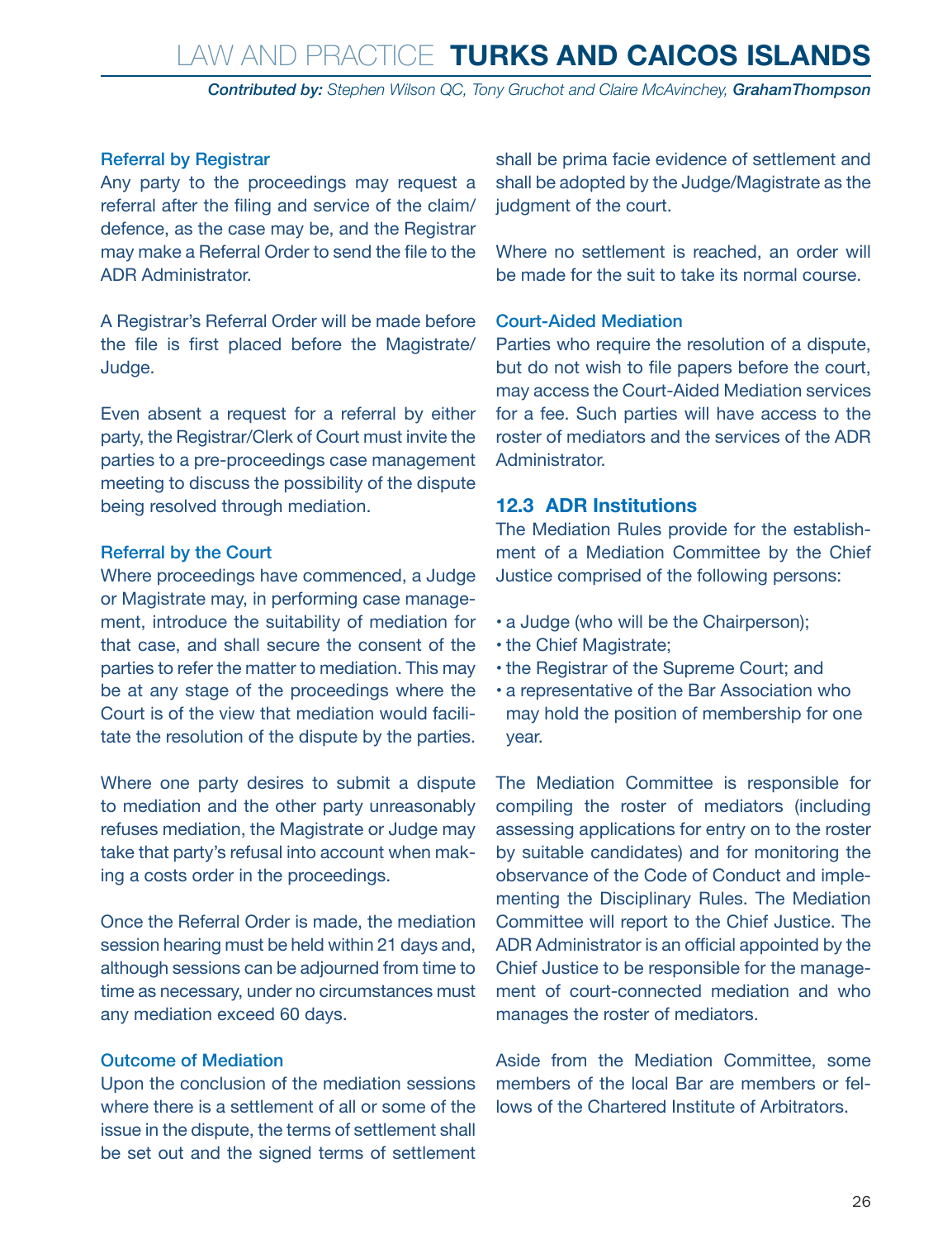<span id="page-26-0"></span>*Contributed by: Stephen Wilson QC, Tony Gruchot and Claire McAvinchey, GrahamThompson*

#### **13. ARBITRATION**

#### **13.1 Laws Regarding the Conduct of Arbitration**

Arbitration in the Turks and Caicos Islands is governed by the Arbitration Ordinance (Chapter 4.08). An arbitration agreement is referred to in the Arbitration Ordinance as a "submission". By Section 2 of the Arbitration Ordinance, "submission" is defined as "a written agreement to submit present or future differences to arbitration, whether or not any arbitrator is named therein". As such, the only real legal requirement regarding a reference to arbitration in the Turks and Caicos Islands is that the arbitration agreement is in writing.

The Arbitration Ordinance governs domestic and international arbitration proceedings.

Until the very recent roll-out of the [Turks and](https://tcilii.org/)  [Caicos Islands Legal Information Institute](https://tcilii.org/) (which is referred to further in **14. Outlook and COVID-19**) there was no organised system for the reporting of cases in the Turks and Caicos Islands, so it was difficult to research a body of local case law. This new resource is still in its early stages of development; however, based on personal experience, the national courts are pro-enforcement of arbitration agreements. Section 3 of the Arbitration Ordinance provides that: "A submission, unless a contrary intention is expressed therein, shall be irrevocable except by leave of the court and shall have the same effect in all respects as if it had been made an order of court".

The Turks and Caicos Islands are not a contracting party to, and have not ratified, the New York Convention. They are a party to the Geneva Protocol on Arbitration Clauses.

The Limitation of Actions Ordinance 2021 (discussed in detail at **3.2 Statutes of Limitations**) applies to arbitrations as they apply to actions in the Supreme Court.

#### **13.2 Subject Matters Not Referred to Arbitration**

The Arbitration Ordinance does not contain any restriction on the subject matters that may be referred to arbitration, though the concept of what is capable of being arbitrated is usually circumscribed by the notions of what constitutes public justice and cannot be dealt with privately. Certainly, it is not permissible to arbitrate any matter that would violate the Turks and Caicos Islands' most basic notions of morality and justice.

#### **13.3 Circumstances to Challenge an Arbitral Award**

By Section 16(2) of the Arbitration Ordinance, the Supreme Court may set aside an arbitral award where an arbitrator, umpire or referee has misconducted themselves, or the arbitration award has been improperly procured.

Furthermore, pursuant to Order 73, rule 2(2) of the Rules of the Supreme Court 2000, an application may be made to a single judge in Court for a declaration that an award is not binding on a party to the award on the ground that it was made without jurisdiction.

#### **13.4 Procedure for Enforcing Domestic and Foreign Arbitration**

Section 10 of the Arbitration Ordinance provides that: "Any award on a submission may, by leave of the court, be enforced in the same manner as a judgment or order to the same effect".

In respect of foreign arbitration awards, Order 73, rule 6 provides that: "Where an award is made in proceedings on an arbitration in any country to which the Overseas Judgment (Reciprocal Enforcement) Ordinance extends, being a country to which the said Ordinance has been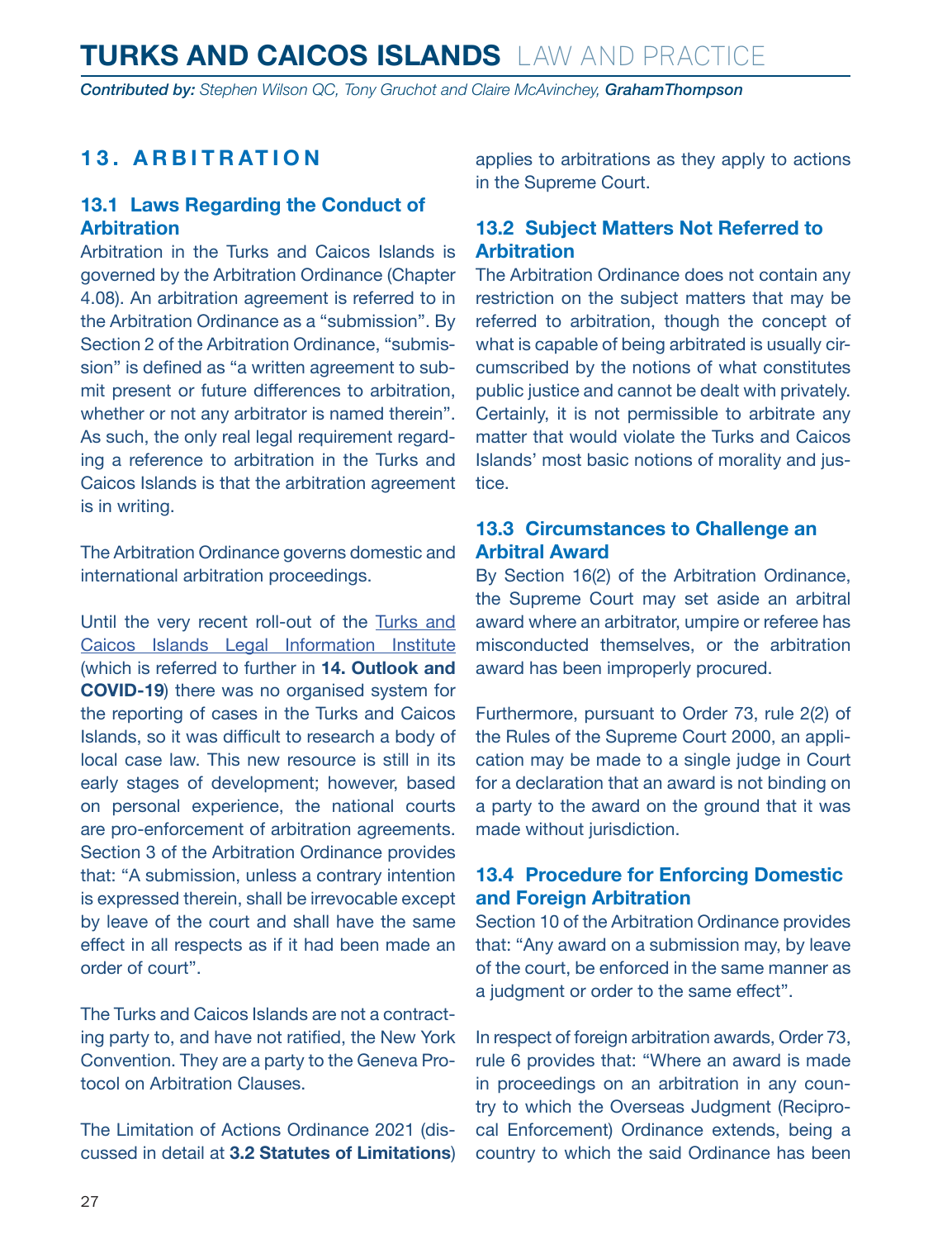*Contributed by: Stephen Wilson QC, Tony Gruchot and Claire McAvinchey, GrahamThompson*

<span id="page-27-0"></span>applied, then, if the award has, in pursuance of the law in force in the place where it is made, become enforceable in the same manner as a judgment given by a court in that place, the Overseas Judgments (Reciprocal Enforcement) Rules shall apply in relation to the award as they apply in relation to a judgment given by a court in that place, subject, however, to the following modifications:

- for reference to the country of the original court there shall be substituted references to the place where the award was made; and
- the affidavit required by rule 5 of the said Rules must state (in addition to the other matters required by that rule) that to the best of the information or belief of the deponent the award has, in pursuance of the law in force in the place where it was made, become enforceable in the same manner as a judgment given by a court in that place".

Unfortunately, as stated in **9.5 Enforcement of a Judgment from a Foreign Country**, the provisions of the Overseas Judgment (Reciprocal Enforcement) Ordinance have not been extended to any country, with the result that any foreign award will have to be enforced at common law, which requires bringing proceedings on it.

#### **1 4 . O U T L O O K A N D COVID-19**

#### **14.1 Proposals for Dispute Resolution Reform**

At the beginning of November 2020, the Chief Justice of the Turks and Caicos Islands appointed a four-member technical team to produce new Civil Procedure Rules for the Judiciary of the Turks and Caicos Islands. The aim is to modernise the existing Rules and to produce rules of procedure that reflect a consciousness of natural and other disasters that may affect the efficient and effective operation of the courts. Amongst other things, focus is to be on:

- $\cdot$  the overriding objective the philosophy underpinning litigation and court proceedings;
- • case management;
- • case-flow management judicial organisation, management and responsibility;
- • backlog reduction;
- alternative or appropriate dispute resolution; and
- initiation of proceedings, including electronic filing of process and other documents.

It is hoped that the new rules will come into force in early 2022.

#### **14.2 Impact of COVID-19**

Initially (in mid-March 2020), the majority of the courts ceased conducting cases. There was a rapid response, permitting filing and service of process by email (which had not hitherto been permitted) and payment of filing fees online, all of which has provided a positive advance towards proper electronic filing. Since the courts resumed business, all hearings before the Court of Appeal and Supreme Court and the vast majority of hearings before the Magistrate's Court have been over Microsoft Teams; though, with the country's low number of positive COV-ID-19 cases, there is a slow move back towards "in-person" hearings.

There has been no legislation passed dealing specifically with the courts and, as stated in **3.2 Statutes of Limitations**, there are no general limitation periods to suspend. None of the specific ones referred to have been suspended.

#### Online Reporting of Cases

On 17 November 2020, the [TCI Legal Informa](https://tcilii.org/)[tion Institute](https://tcilii.org/) was launched, which provides a mechanism by which electronic publication of judgments and other sources of law can be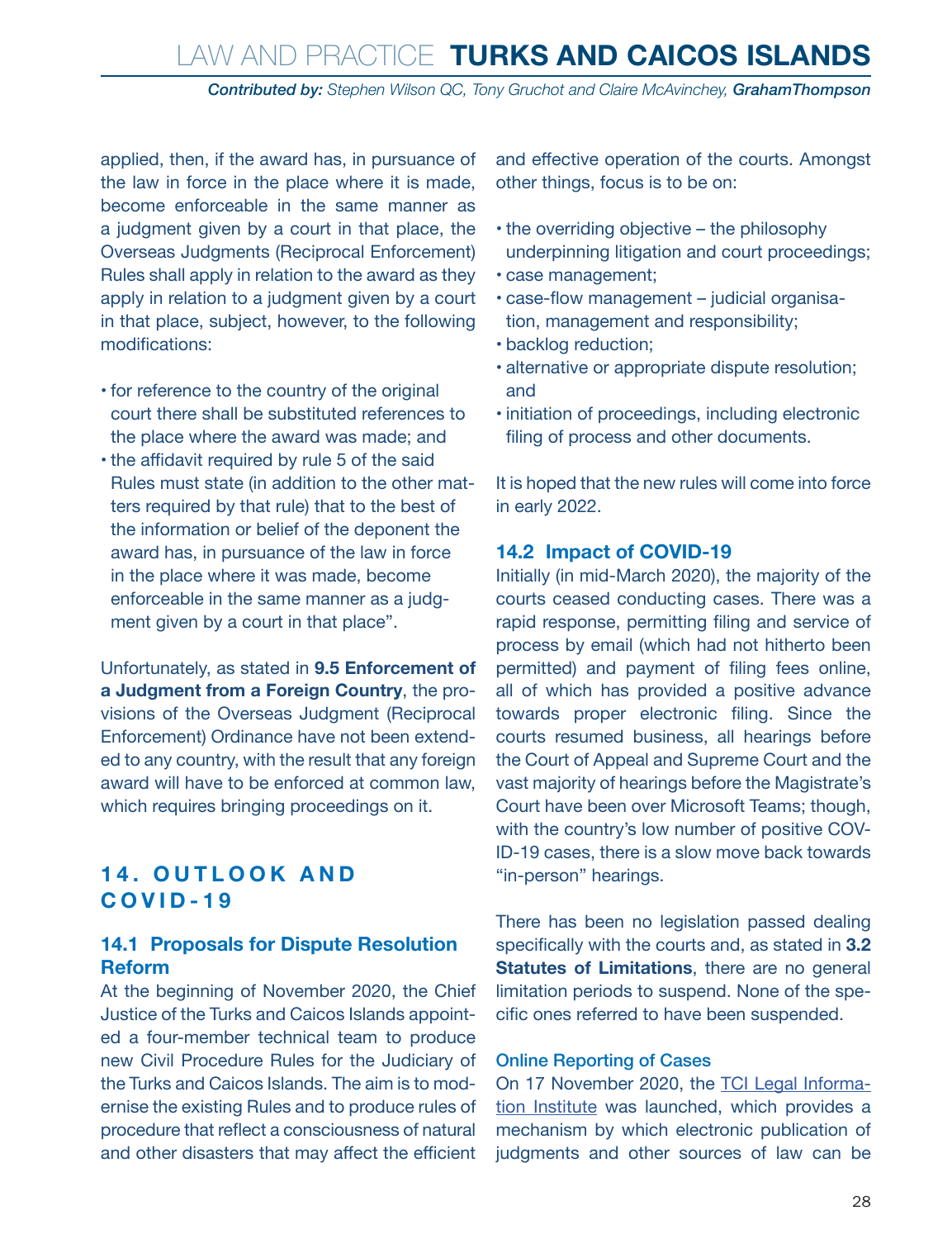*Contributed by: Stephen Wilson QC, Tony Gruchot and Claire McAvinchey, GrahamThompson*

accessed in one location. It provides subscription-free access to the comprehensive set of local Turks and Caicos Islands judgments, as well as links to primary legal material, including judicial writings and updated legislation.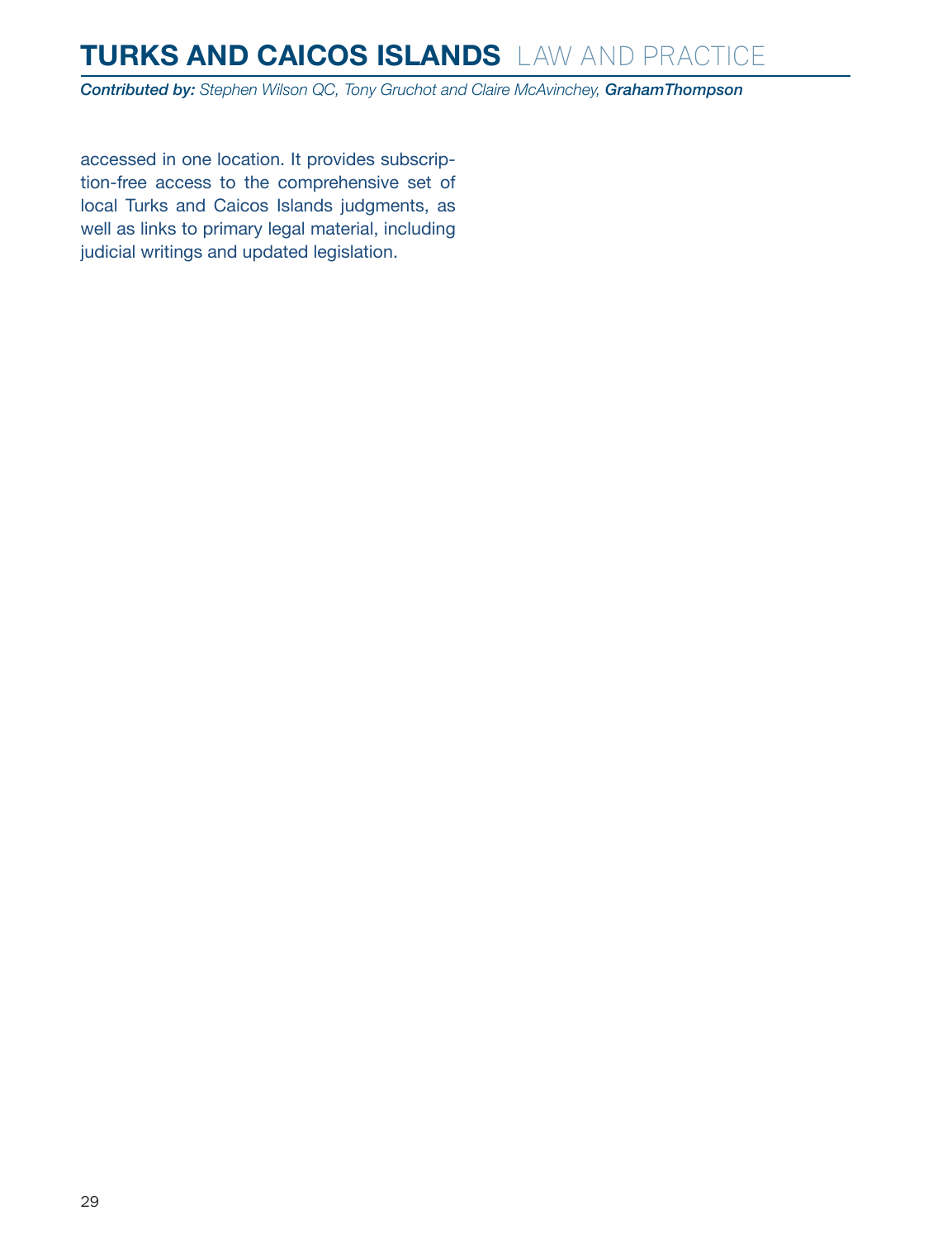*Contributed by: Stephen Wilson QC, Tony Gruchot and Claire McAvinchey, GrahamThompson*

**GrahamThompson** was founded in 1950 and is at the forefront in serving the principal economic sectors of the Bahamas, and Turks and Caicos Islands, the tourism industry and the financial services and banking sectors. The firm's expertise in the offshore financial arena – including private client; trust and estates; and corporate, commercial and securities – is internationally recognised, as is the firm's expertise in real estate and development. GrahamThompson's litigators are highly sought-after experts who

provide effective and specialised representation and advice across a wide spectrum of disciplines, including the banking and finance, corporate and commercial, employment and labour, insurance, intellectual property, insolvency, regulatory and manufacturing sectors. GrahamThompson operates four offices: Nassau and Lyford Cay in New Providence; Freeport, Grand Bahama; and Providenciales, Turks and Caicos Islands.

#### <span id="page-29-0"></span>**AUTHORS**



**Stephen Wilson QC** is a partner at GrahamThompson and head of the litigation and dispute resolution practice in the firm's Turks and Caicos Islands' office in Providenciales. He has

headlined cases involving multinational entities, across a range of sectors, notably tourism and hospitality, banking, real estate, insurance and construction. Stephen's work has included multi-jurisdictional claims and multiparty actions and he is noted for his expertise in complex corporate and commercial disputes. Stephen is also a current member of the Turks and Caicos Islands Integrity Commission and was recently appointed by the Chief Justice as a member of the Technical Team to produce new Civil Procedure Rules for the Judiciary of the Turks and Caicos Islands.



**Tony Gruchot** is a partner at GrahamThompson and a member of the firm's litigation and dispute resolution practice. He specialises in complex corporate and commercial

disputes, most notably in the construction, banking and insurance sectors. He has worked on multiparty actions, contract breaches, insolvencies and liquidations involving multinational and domestic companies. Tony's practice extends to admiralty litigation and maritime law, which has included environmental claims; family law, including matrimonial disputes, child access and custody matters and divorce; and litigious matters related to employment and labour. He regularly represents clients in court at all levels. Tony also sits as an Acting Magistrate.